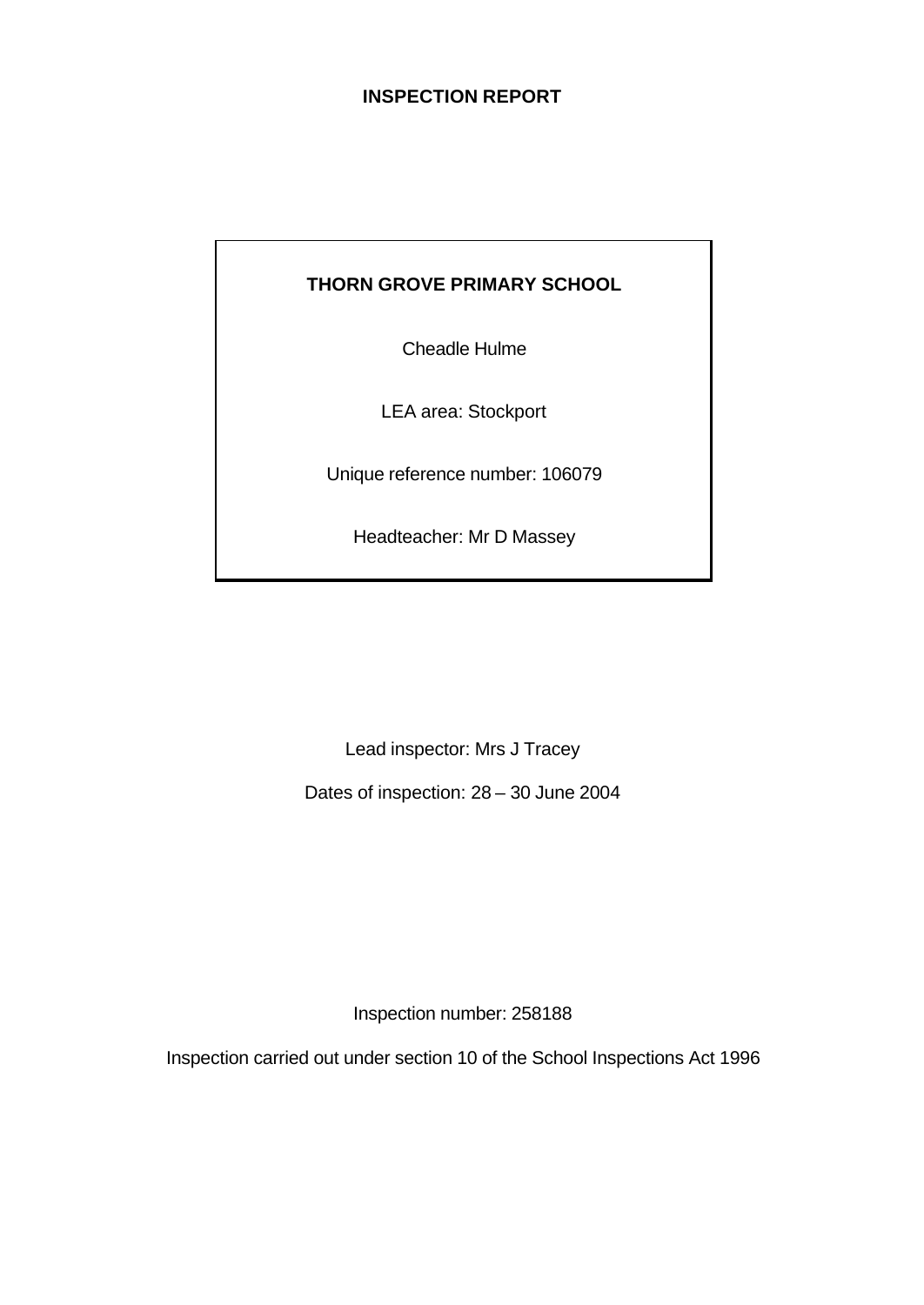### © Crown copyright 2004

This report may be reproduced in whole or in part for non-commercial educational purposes, provided that all extracts quoted are reproduced verbatim without adaptation and on condition that the source and date thereof are stated.

Further copies of this report are obtainable from the school. Under the School Inspections Act 1996, the school must provide a copy of this report and/or its summary free of charge to certain categories of people. A charge not exceeding the full cost of reproduction may be made for any other copies supplied.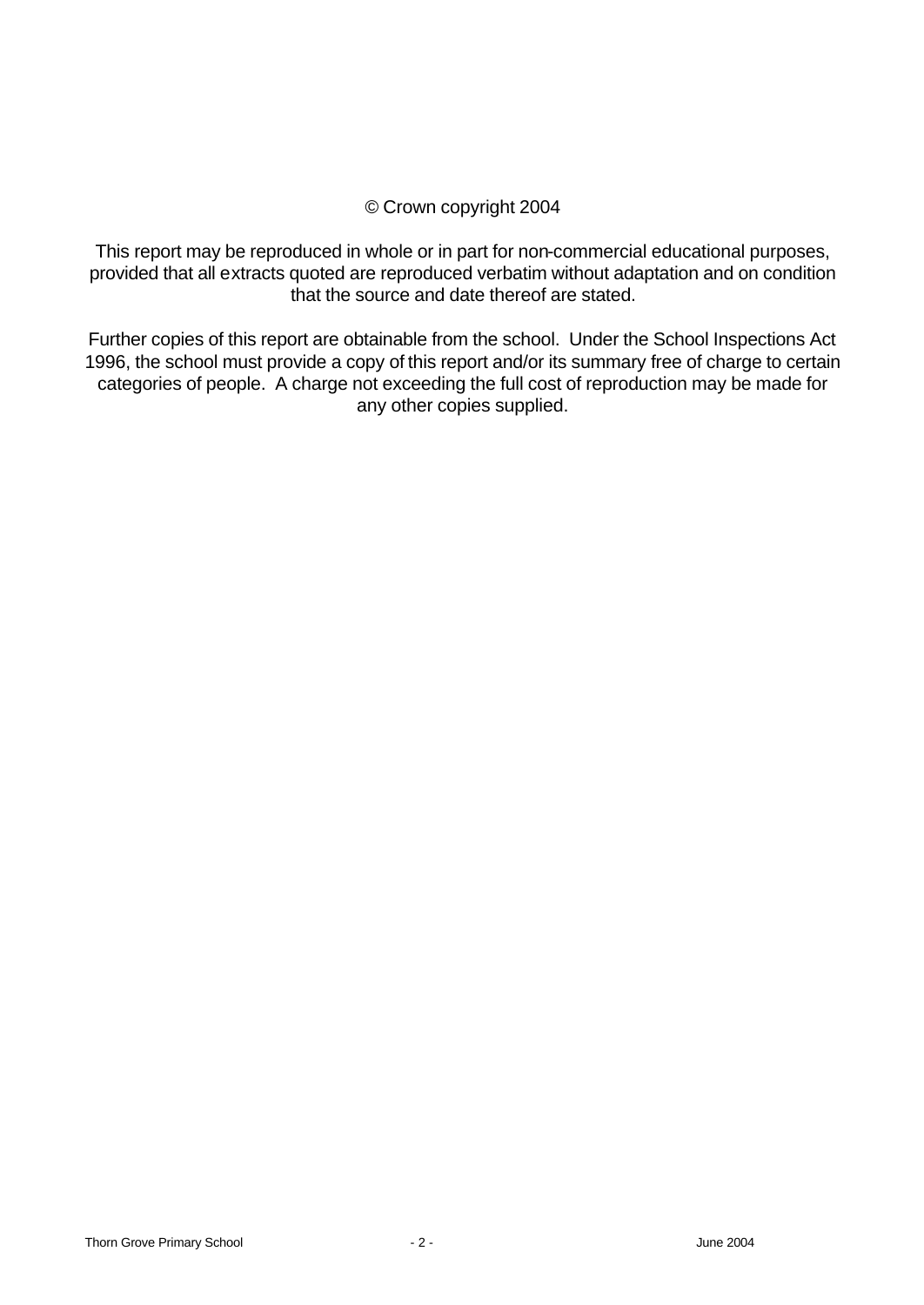### **INFORMATION ABOUT THE SCHOOL**

| Type of school:                                | Primary                                             |
|------------------------------------------------|-----------------------------------------------------|
| School category:                               | Community                                           |
| Age range of pupils:                           | $3 - 11$                                            |
| Gender of pupils:                              | Mixed                                               |
| Number on roll:                                | 180                                                 |
| School address:                                | Woodstock Avenue<br><b>Cheadle Hulme</b><br>Cheadle |
| Postcode:                                      | Cheshire<br>SK87LD                                  |
| Telephone number:                              | 0161 485 1177                                       |
| Fax number:                                    | 0161 485 1233                                       |
| Appropriate authority:                         | Governing body                                      |
| Name of chair of governors:                    | Mrs V Moore                                         |
| Date of previous inspection: 28 September 1998 |                                                     |

# **CHARACTERISTICS OF THE SCHOOL**

Thorn Grove Primary School is slightly smaller than the average size primary school. There are 180 pupils on roll of ages 3-11. The school provides for deaf pupils from Stockport and surrounding areas. The proportion of pupils who join or leave the school at other than the usual times is about average. The percentage known to be eligible for free school meals (13 per cent) is broadly average. The school is situated on a spacious site. The accommodation and surroundings are well maintained. They are bright and welcoming and provide well for the curriculum and pupils' recreational and social activities. Attainment on entry to compulsory education is average for the vast majority of pupils but it varies overall from one year group to another depending on the number of pupils with special educational needs. The proportion of these is above average; the proportion with statements of need is well above average. Pupils' specific needs include deafness and visual impairment, specific and general learning difficulties. Very few have emotional or behavioural problems that affect learning. The great majority of pupils are of white UK origin. A small number come from other ethnic groups. The proportion of pupils for whom English is not believed to be the first language is below average.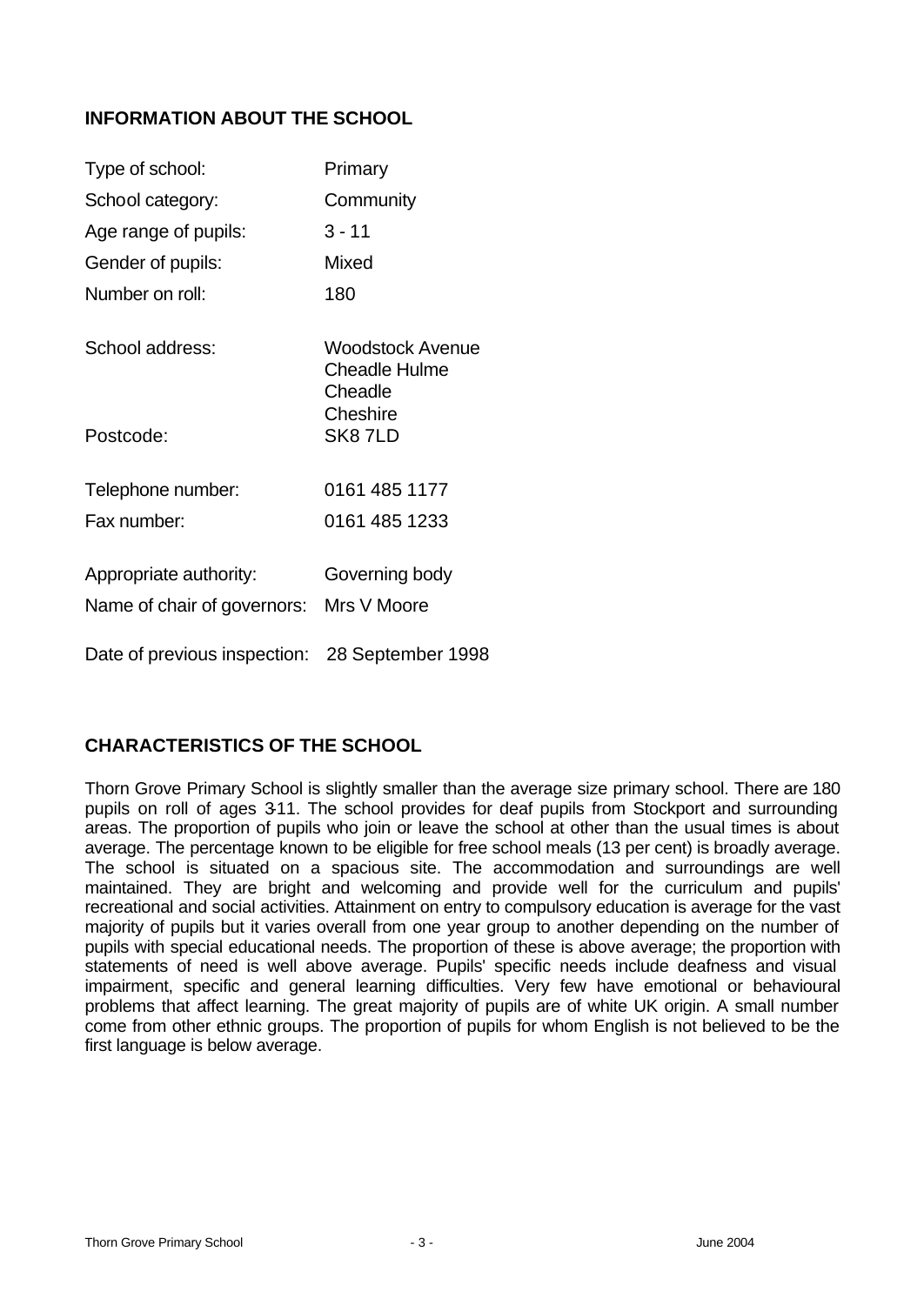### **INFORMATION ABOUT THE INSPECTION TEAM**

| <b>Members of the inspection team</b> |                |                | <b>Subject responsibilities</b>               |
|---------------------------------------|----------------|----------------|-----------------------------------------------|
| 20270                                 | Mrs J Tracey   | Lead inspector | <b>Mathematics</b>                            |
|                                       |                |                | Information and communication<br>technology   |
|                                       |                |                | Art and design                                |
|                                       |                |                | Design and technology                         |
| 11457                                 | Mrs J Beattie  | Lay inspector  |                                               |
| 30935                                 | Mrs K McArthur | Team inspector | Science                                       |
|                                       |                |                | Physical education                            |
|                                       |                |                | Religious education                           |
|                                       |                |                | <b>Foundation Stage</b>                       |
| 15678                                 | Mrs J Radford  | Team inspector | English                                       |
|                                       |                |                | <b>Music</b>                                  |
|                                       |                |                | additional<br>English<br>as<br>an<br>language |
| 7994                                  | Mrs P Weston   | Team inspector | Geography                                     |
|                                       |                |                | <b>History</b>                                |
|                                       |                |                | Special educational needs                     |

The inspection contractor was:

Nord Anglia School Inspection Services Anglia House Carrs Road Cheadle **Stockport** SK8 2LA

Any concerns or complaints about the inspection or the report should be made initially to the inspection contractor. The procedures are set out in the leaflet *'Complaining about Ofsted Inspections'*, which is available from Ofsted Publications Centre (telephone 07002 637833) or Ofsted's website (www.ofsted.gov.uk).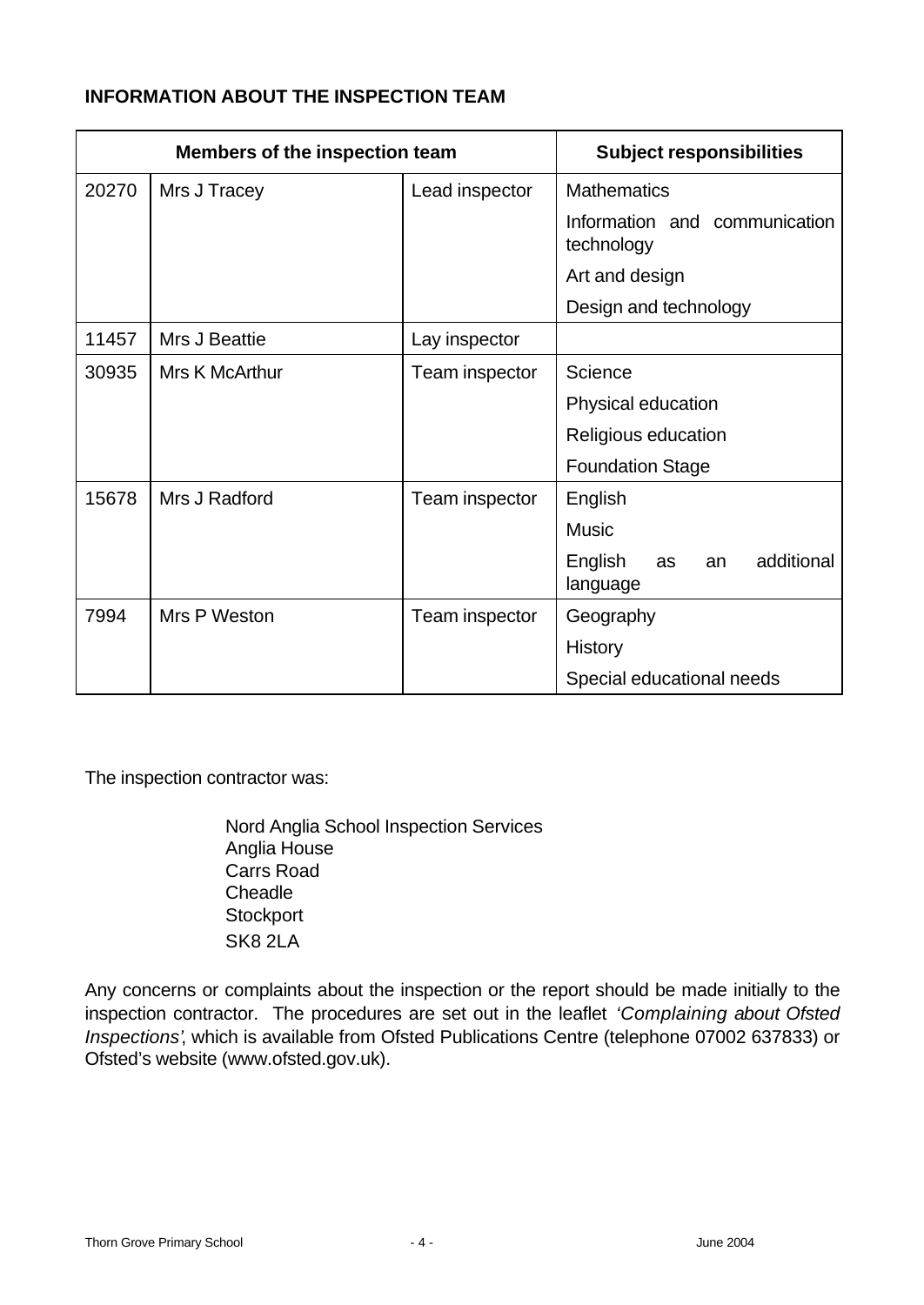# **REPORT CONTENTS**

|                                                                                     | Page |
|-------------------------------------------------------------------------------------|------|
| <b>PART A: SUMMARY OF THE REPORT</b>                                                | 6    |
| <b>PART B: COMMENTARY ON THE MAIN INSPECTION FINDINGS</b>                           |      |
| <b>STANDARDS ACHIEVED BY PUPILS</b>                                                 | 8    |
| Standards achieved in areas of learning and subjects                                |      |
| Pupils' attitudes, values and other personal qualities                              |      |
| <b>QUALITY OF EDUCATION PROVIDED BY THE SCHOOL</b>                                  | 11   |
| Teaching and learning                                                               |      |
| The curriculum                                                                      |      |
| Care, guidance and support                                                          |      |
| Partnership with parents, other schools and the community                           |      |
| <b>LEADERSHIP AND MANAGEMENT</b>                                                    | 16   |
| <b>PART C: THE QUALITY OF EDUCATION IN AREAS OF LEARNING AND</b><br><b>SUBJECTS</b> | 19   |
| AREAS OF LEARNING IN THE FOUNDATION STAGE                                           |      |
| <b>SUBJECTS IN KEY STAGES 1 AND 2</b>                                               |      |

# **PART D: SUMMARY OF THE MAIN INSPECTION JUDGEMENTS 31**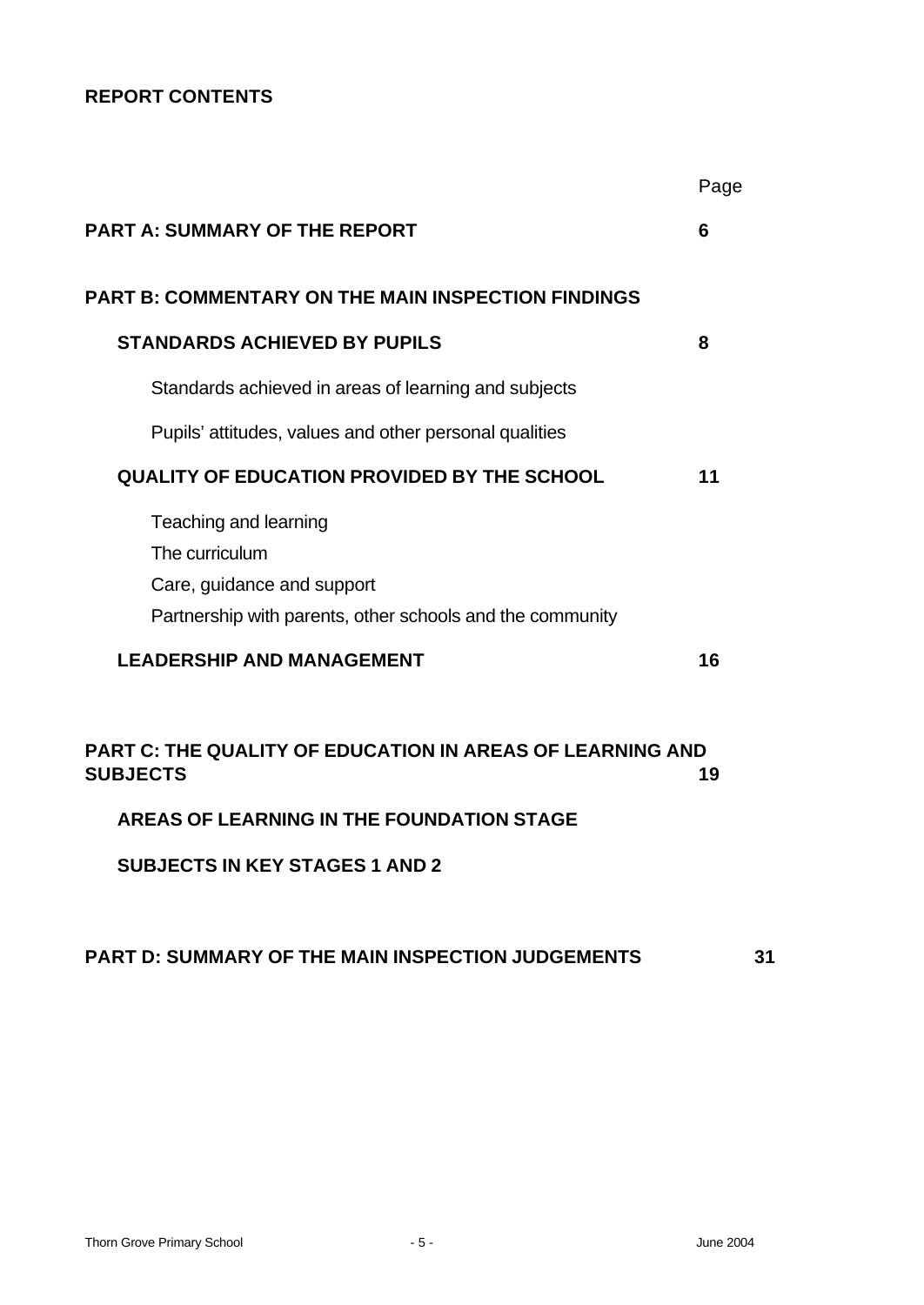# **PART A: SUMMARY OF THE REPORT**

# **OVERALL EVALUATION**

**Thorn Grove is a very effective school.** It provides extremely well for pupils' all-round development. Pupils of all abilities and needs progressively gain in confidence and maturity. Deaf pupils are very well integrated in every aspect of school life; they make a valuable contribution to the community as a whole. Currently, standards are average in Year 2 and above average in Year 6. Pupils achieve very well overall in response to the very good teaching. The school is very well led and managed. It provides very good value for money.

The school's main strengths and weaknesses are:

- pupils' attitudes to learning are very good; the school has created a very good climate for learning in which pupils flourish and are keen to do their best
- provision for English, mathematics and science is very good; standards are above average in these subjects at the end of Year 6
- overall, pupils' progress in information and communication technology (ICT) is very good but coverage of the different programmes of study is inconsistent in Years 1 and 2
- provision in the Foundation Stage is very good overall; facilities for outdoor play in the reception class are not as good as in the nursery
- procedures for assessing pupils' attainment and progress are good but individual pupils are not always provided with sufficient information about how to improve their work further
- provision for pupils with special educational needs is very effective; it enables them to achieve, and sometimes exceed, expectations, by the time they leave the school
- the warm, welcoming ethos emanates from very good leadership and the total commitment of all staff in working together as a team
- parents are very supportive; they work closely with the school, contributing to their children's learning and to links with the local and wider communities.

The school has made good improvement since the previous inspection in September 1998. Provision and standards have risen in ICT and science and there is a much sharper focus to the leadership and management. In addition, the overall quality of teaching has improved further because the methods used are now more closely related to the different ways in which individual pupils learn.

| <b>Results in National</b><br>Curriculum tests at the end<br>of Year 6, compared with: |      | similar schools |      |      |
|----------------------------------------------------------------------------------------|------|-----------------|------|------|
|                                                                                        | 2001 | 2002            | 2003 | 2003 |
| English                                                                                |      |                 | B    |      |
| <b>Mathematics</b>                                                                     |      |                 |      |      |
| Science                                                                                |      |                 |      |      |

# **STANDARDS ACHIEVED**

*Key: A - well above average; B – above average; C – average; D – below average; E – well below average Similar schools are those whose pupils attained similarly at the end of Year 2.*

Overall, **pupils achieve very well.** Children make very good progress in the Foundation Stage. Most achieve and often exceed the goals expected of them by the end of reception, particularly in personal, social and emotional development. Standards vary from one year group to another depending on the proportion of pupils with special educational needs. Pupils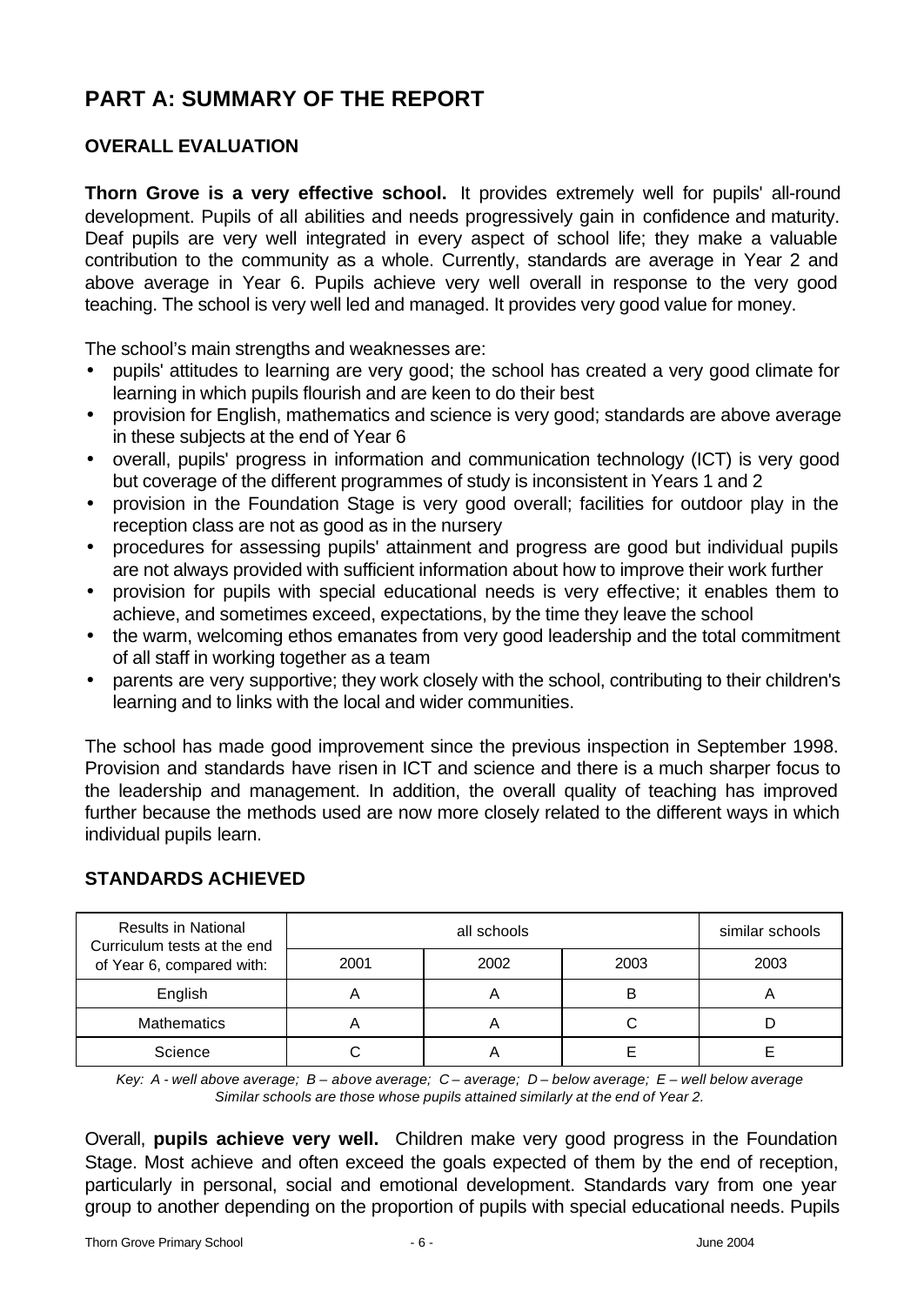achieve well in Years 1 and 2. Currently, standards are average in reading, writing and mathematics in Year 2 and above average in English, mathematics and science in Year 6. Pupils achieve very well in Years 3 to 6 where standards in ICT are also above average. Pupils' results in national tests taken in Year 6 in 2003 were better in English than the other subjects because there was a large proportion of pupils with special educational needs in the age group and the focus was on the development of language skills. The results are higher in 2004. Over half the pupils have exceeded the level expected for their age in mathematics and science. Pupils with special educational needs, including the deaf, achieve very well because of the exceptionally good level of support they receive from specialist teachers and teaching assistants. Deaf pupils and their teachers work hard throughout the school to overcome initial difficulties with communication and language skills. Pupils for whom English is not the first language make similar progress to other pupils because support for them is targeted relevantly on their immediate needs. **Pupils' spiritual, moral, social and cultural development is good.** It is reflected in pupils' very good attitudes and behaviour and in the very good relationships between pupils and adults. Attendance is very good.

### **QUALITY OF EDUCATION**

**The quality of education provided by the school is very good.** Pupils' personal development is firmly underpinned by a very good support system that makes good use of home links and external agencies. The provision for deaf pupils is particularly good. It enables them to flourish in the whole-school community. **Overall, teaching is very good.** It is the single most important factor in pupils' very good achievement. Teachers' planning allows for flexibility within lessons. Pupils are encouraged to think for themselves and to explain the reasoning for their conclusions. They are positively encouraged to become independent learners and to assess their own learning against the teachers' aims. The school provides a good, broad-ranging and interesting curriculum that meets all pupils' needs. It incorporates good opportunities for pupils to link up with other schools and extends to an introduction to European languages in the higher year groups. There is a satisfactory range of extra-curricular activities. It is not as extensive as in previous years however, particularly in music and sport. Overall, accommodation and resources are good.

### **LEADERSHIP AND MANAGEMENT**

**The leadership and management of the school are very good.** Leadership by the headteacher and senior staff is very good; expectations are high and pupils and staff are united in their efforts to meet them. The school is very well managed. It provides stable routines so pupils of all abilities feel secure and gain satisfaction from working towards realistic personal targets. Governors base their decisions on sound information about the school's work. They challenge its performance and are forward-looking in strategic planning. Overall, governance is very good.

### **PARENTS' AND PUPILS' VIEWS OF THE SCHOOL**

Parents are very pleased with the quality of education provided and the caring atmosphere that makes every pupil feel valued. Parents have no significant concerns. They like the way children learn to respect each other's different qualities and agree that deaf children are very well integrated in the school community. Pupils think that Thorn Grove is a very good place to start their education. They are keen to learn sign language so that they can communicate more fully with deaf pupils.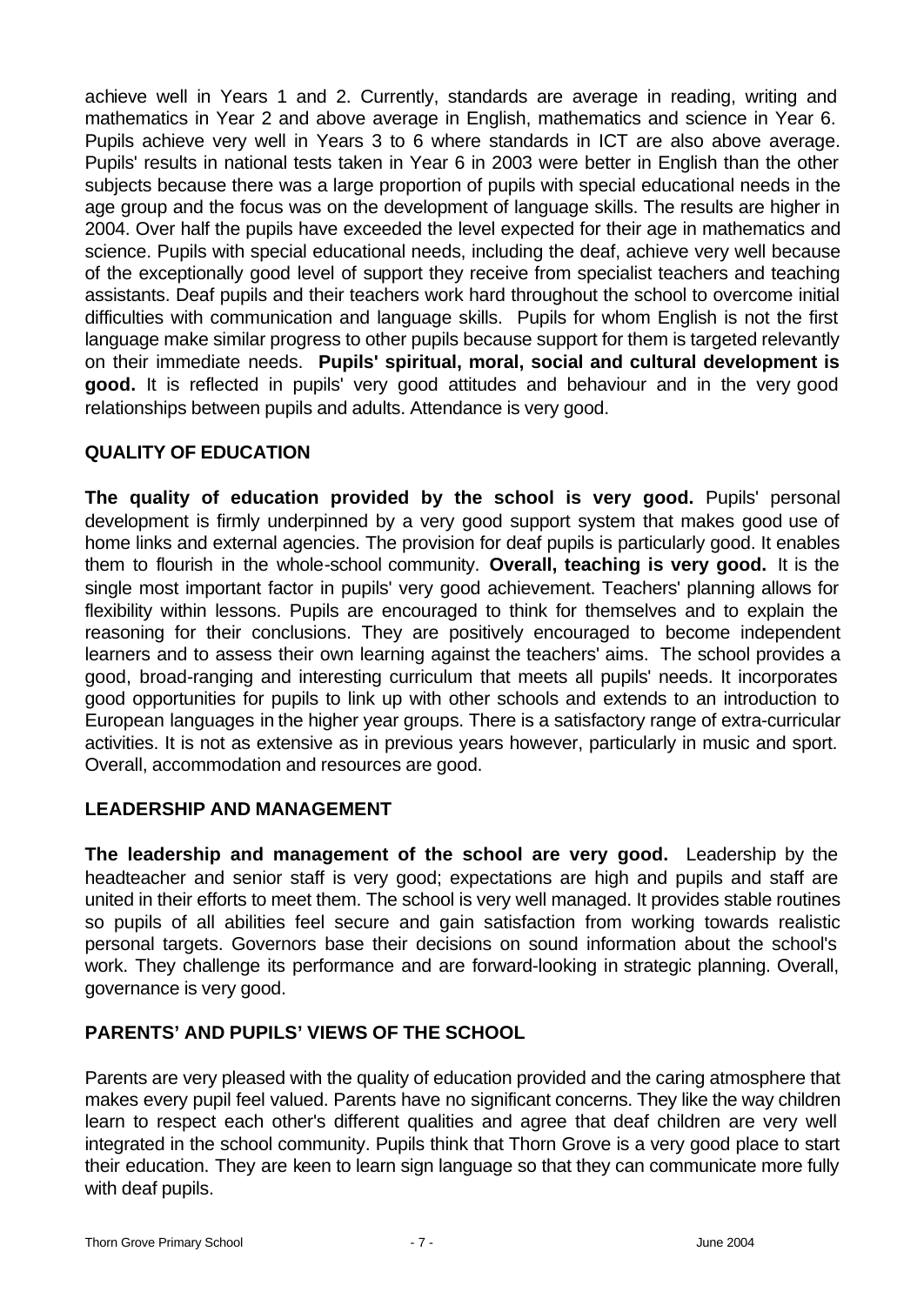### **IMPROVEMENTS NEEDED**

The most important things the school should do to improve are:

- Extend the use of the assessment system to provide individual pupils with more specific information about how to improve their work further
- Provide more consistent coverage of all strands of the curriculum in ICT in Years 1 and 2
- Provide better opportunities for outdoor play for children in the reception class as soon as is practicable.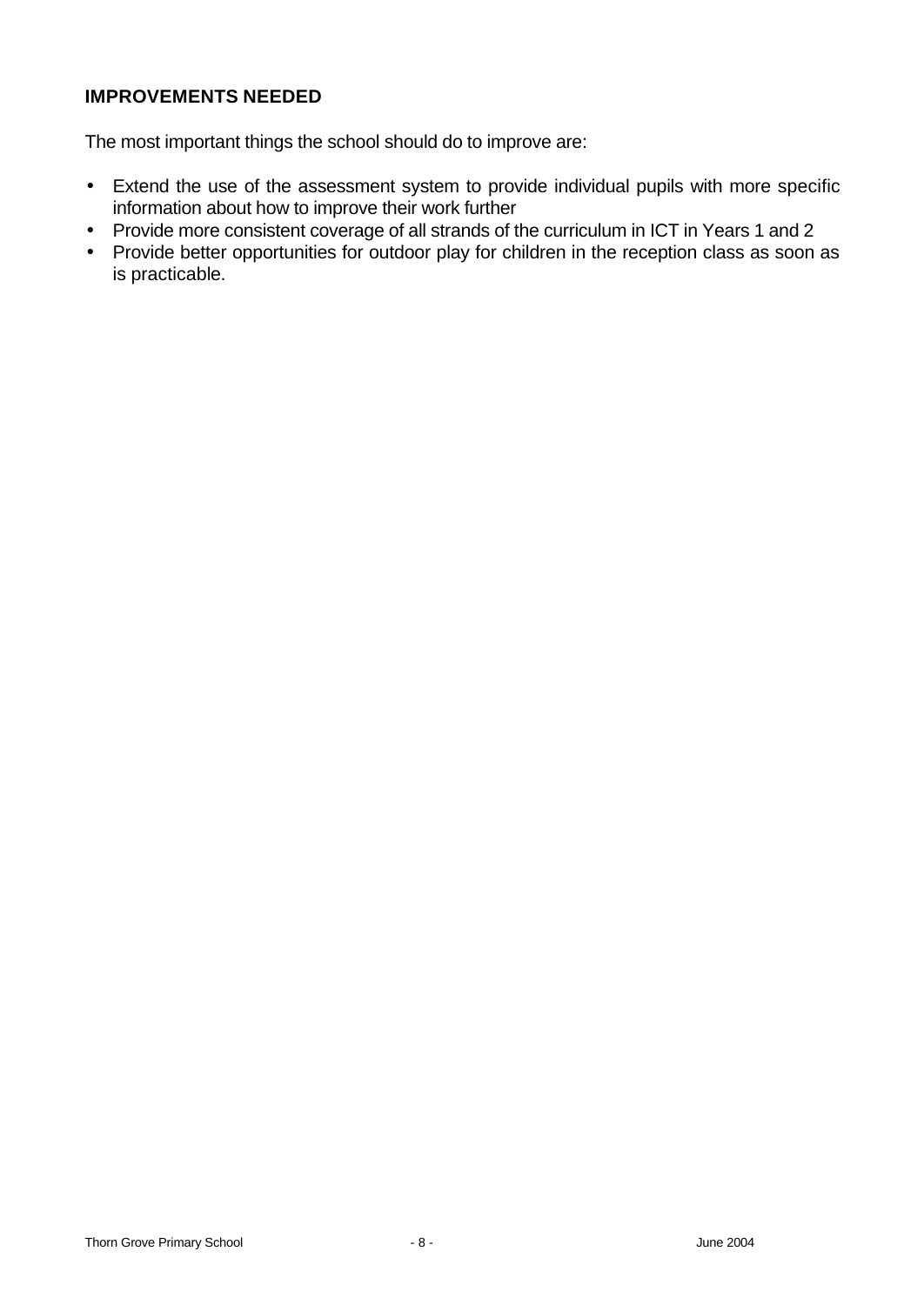# **PART B: COMMENTARY ON THE INSPECTION FINDINGS**

# **STANDARDS ACHIEVED BY PUPILS**

### **Standards achieved in areas of learning and subjects**

Overall, pupils of all abilities and backgrounds, including those with special educational needs, achieve very well throughout the school. Currently, standards are average in Year 2 and above average in Year 6.

#### **Main strengths and weaknesses**

- Standards are above average in English, mathematics, science, ICT and religious education in Year 6.
- Pupils with special educational needs, including those who are deaf, make very good progress because of the very good support they receive from specialist teachers and teaching assistants.
- The focus on the development of pupils' literacy and numerical skills underpins the work in all subjects.

- 1. Overall, children's attainment on entry to the Foundation Stage is average, apart from those whose special educational needs are identified at this early stage. Children achieve very well in the nursery and reception class. By the end of the Foundation Stage many have exceeded the goals expected for their age in all the designated areas of learning. Taken over the last four years, the overall trend in pupils' average point score in statutory tests taken in Year 2 is above that found nationally. In Year 6, the trend is similar to the national trend.
- 2. Pupils' results in statutory tests taken in Year 2 in 2003 were above average in reading, average in writing and below average in mathematics. In mathematics, the proportion of pupils reaching the level expected for their age was similar to the national average but fewer pupils than expected exceeded this level. Standards vary from one year group to another depending on the proportion of pupils with special educational needs. In the current Year 2, where the proportion of pupils with special needs is higher than in most other year groups, standards are average in reading, writing and mathematics. Pupils achieve well overall. Higher-attaining pupils' work is above the level expected for their age, as confirmed by their results in all three subjects in the tests taken in 2004. This represents a significant improvement in mathematics at the higher level this year, which is due to greater challenge and a faster pace of learning for the more able pupils. Teacher assessment of pupils' work in science in 2003 was average. This is similar to the standard of work seen in the current Year 2.

| Standards in:      | School results | National results |
|--------------------|----------------|------------------|
| Reading            | 16.8 (17.0)    | 15.7 (15.8)      |
| Writing            | 15.1 (15.6)    | 14.6 (14.4)      |
| <b>Mathematics</b> | 15.6 (17.0)    | 16.3 (16.5)      |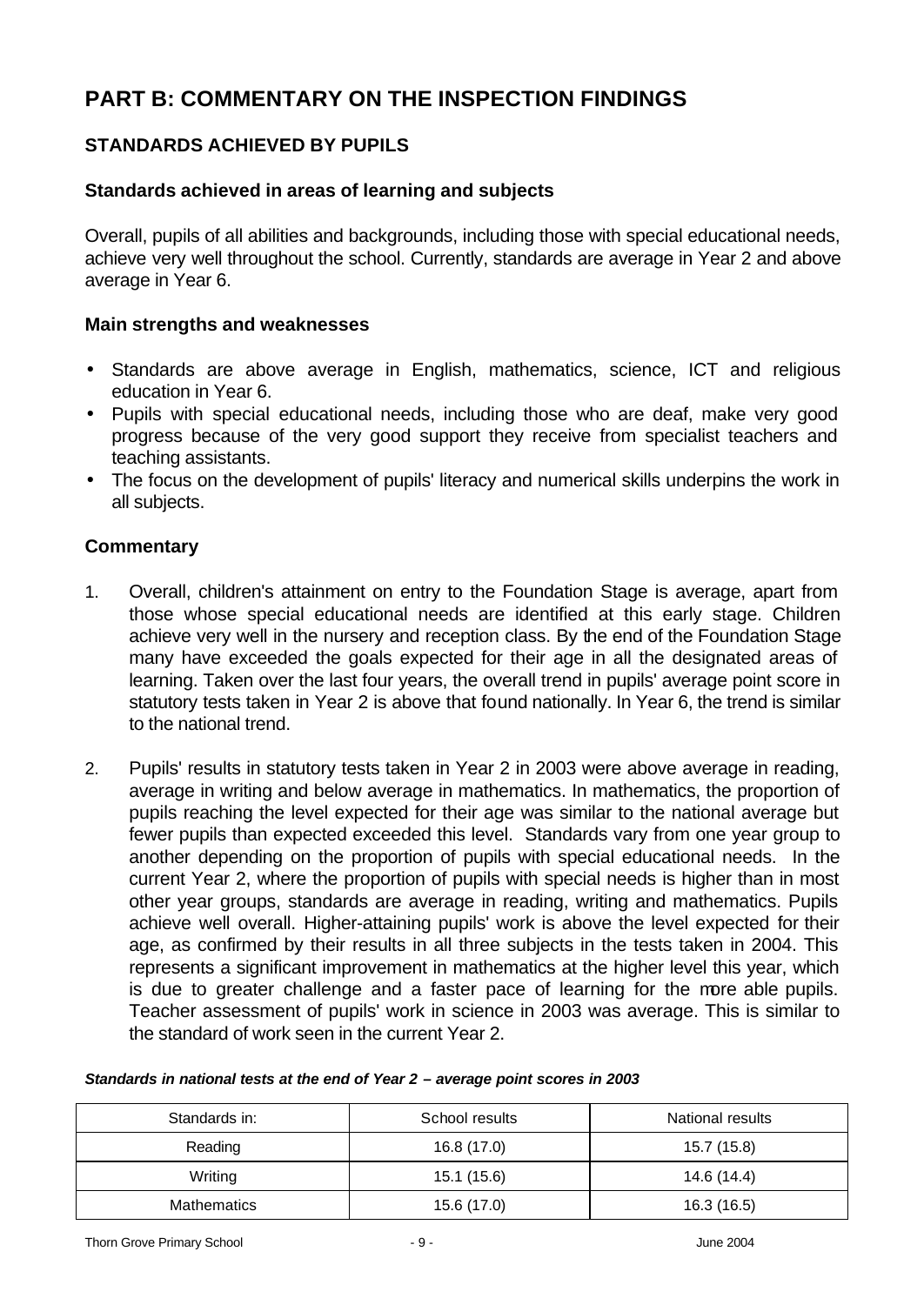*There were 24pupils in the year group. Figures in brackets are for the previous year* 

3. In 2003, pupils' results in statutory tests taken at the end of Year 6 were above the national average in English, average in mathematics and well below average in science. Compared with schools with similar prior attainment in Year 2 in 1999, results were well above the national average in English, below it in mathematics and well below it in science. This year group was unusual in that over one fifth of the pupils in the class joined the school after Year 2. In addition, there was a large proportion of pupils with special educational needs, including some who were deaf. The school focused on raising achievement in English so that pupils could understand and interpret information for themselves in other subjects. As a result, progress in other subjects, for example mathematics and science, lagged behind English to some extent. In the current Year 6, where the ability range is similar to that found in most schools, standards are above average in English, mathematics and science. Pupils' results in the national tests in 2004 are significantly higher than in 2003. In particular, in mathematics and science, the proportions reaching level 5 (which is above that expected for pupils' age) increased considerably, from 26% to 59% in mathematics and from 26% to 82% in science. Pupils in Year 6 are achieving very well because they have made progressive gains in knowledge and understanding year-on-year through from Year 3 to Year 6. Throughout the school, there is no significant difference between the achievement of boys and girls.

| Standards in:      | School results | National results |
|--------------------|----------------|------------------|
| English            | 28.1 (28.5)    | 26.8 (27.0)      |
| <b>Mathematics</b> | 26.5 (28.9)    | 26.8 (26.7)      |
| Science            | 27.2 (30.5)    | 28.6 (28.3)      |

*Standards in national tests at the end of Year 6 – average point scores in 2003*

*There were 39 pupils in the year group. Figures in brackets are for the previous year*

- 4. Pupils with special educational needs, including those who are deaf, make very good progress in relation to the specific targets in their individual educational plans, which are relevant and kept up to date. Although many of these pupils do not reach the standards expected for their age, they achieve very well when their learning difficulties are taken into consideration. All pupils have equal access and opportunity to experience the full curriculum; deaf pupils communicate their needs and responses very well through sign language and sound. Pupils with special needs make good gains in their overall personal development because teachers and teaching assistants are very well organised and very committed. Very few pupils do not have English as their first language. They make similar progress to other pupils of equal ability due to the well-focused and relevant support they receive from their classteachers.
- 5. The school has successfully implemented the National Literacy and Numeracy Strategies, to the advantage of pupils of all abilities. The schemes of work are well adapted to the school's specific needs, particularly with respect to the development of communication skills for deaf pupils. The school is very sensitive to the importance of developing these skills at an appropriate pace, but as early as possible in a deaf pupils' education, because they enable pupils to access every other area of the curriculum with an increasing degree of independence. Overall, pupils' literacy and numerical skills are above average in Year 6, which places them in a good position to start their secondary education.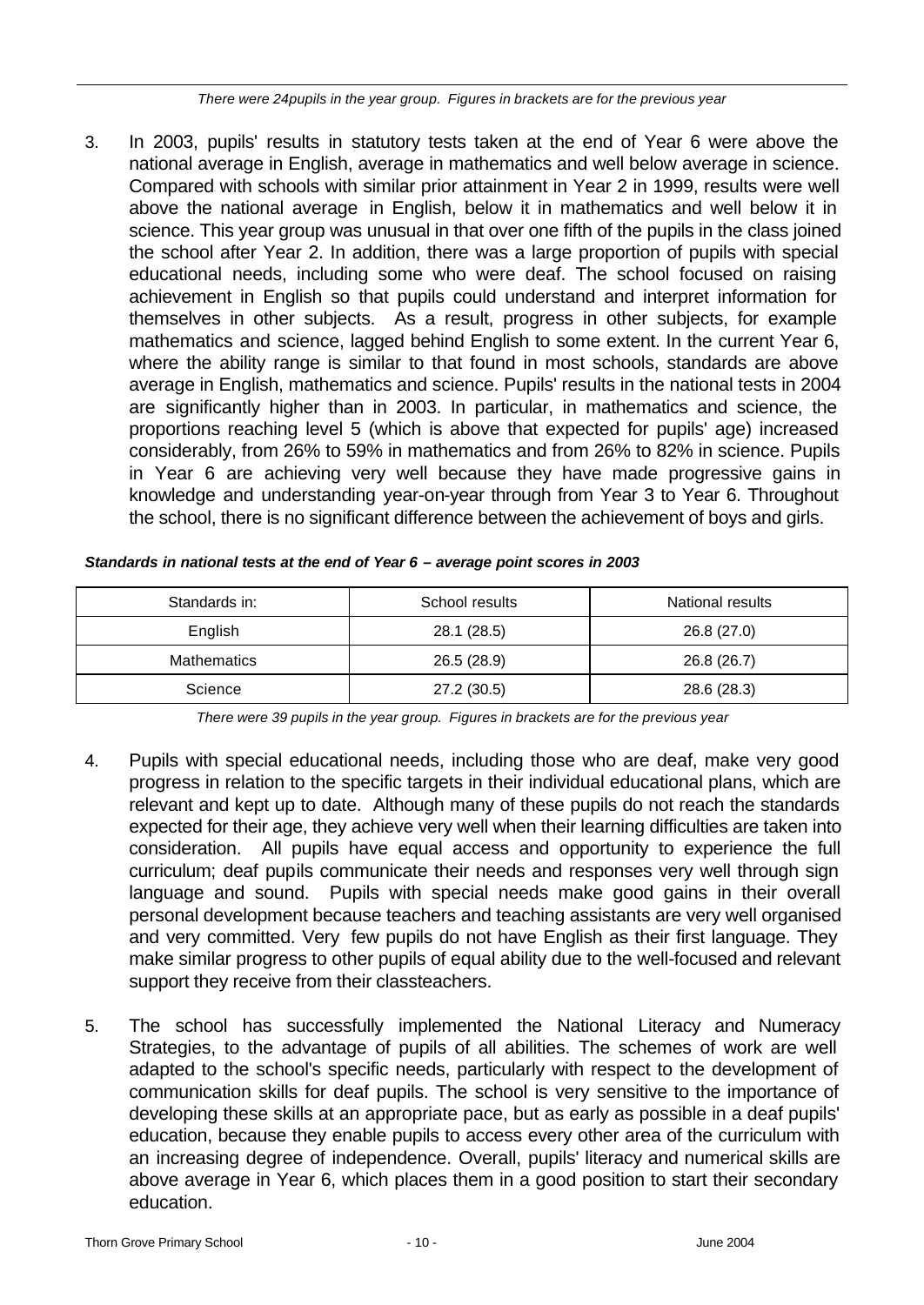- 6. Evidence from the examination of pupils' work in ICT indicates that standards are average in Year 2 and above average in Year 6, which represents a considerable improvement since the previous inspection. Pupils achieve very well overall in the subject because the school has improved the resources for ICT and developed good teaching strategies. Standards in religious education are also above average by the time the pupils leave the school. Pupils' work was sampled in other subjects. Indications are that pupils achieve equally well across all subjects of the curriculum.
- 7. Overall standards in each year group vary only in accordance with the range of abilities in the age group, which in this school can be considerable. Progress is slower, although good, in Years 1 and 2 than in Years 3 to 6 because pupils with special needs, including deaf pupils, take longer to develop their communication skills in the early stages. Progress accelerates to very good in the later years because all pupils have gained in confidence by this stage in their education.

### **Pupils' attitudes, values and other personal qualities**

Pupils' attitudes and behaviour throughout the day are very good. Attendance is well above average and punctuality is good. Relationships throughout the school are very good. Pupils' spiritual, moral, social and cultural development is good. There is no hint of racism and pupils are secure and confident that bullying is not tolerated.

### **Main strengths and weaknesses**

- The high level of attendance contributes very well to pupils' progress in school.
- Pupils, whatever their needs or difficulties, respond very well to the warm climate of friendliness, support and mutual respect throughout the school.
- Pupils show a very good sense of responsibility for each other and for the smooth running of the school community.
- Provision for pupils' moral and social development is very good.

### **Commentary**

8. The school and parents work very closely together to sustain the high level of pupils' attendance. Attendance was above the national figure in 2002/03 and has risen further this year. The amount of unauthorised absence is below the national figure. Pupils respond well to the requirements and pace of a busy and orderly community. The educational welfare service provides good support in monitoring attendance and supporting families where there is any cause for concern.

#### *Attendance in the latest complete reporting year (%)*

| Authorised absence |     |  | Unauthorised absence |     |
|--------------------|-----|--|----------------------|-----|
| School data        |     |  | School data          |     |
| National data      | 5.4 |  | National data        | 0.4 |

*The table gives the percentage of half days (sessions) missed through absence for the latest complete reporting year.*

9. Pupils have very good attitudes to school. They say that other pupils are friendly and that they feel well supported by all members of the school community. They respond very well to their teachers, and work well together in pairs and in groups. In the playground, they take part with great enthusiasm, both in activities organised by adults, and in the sport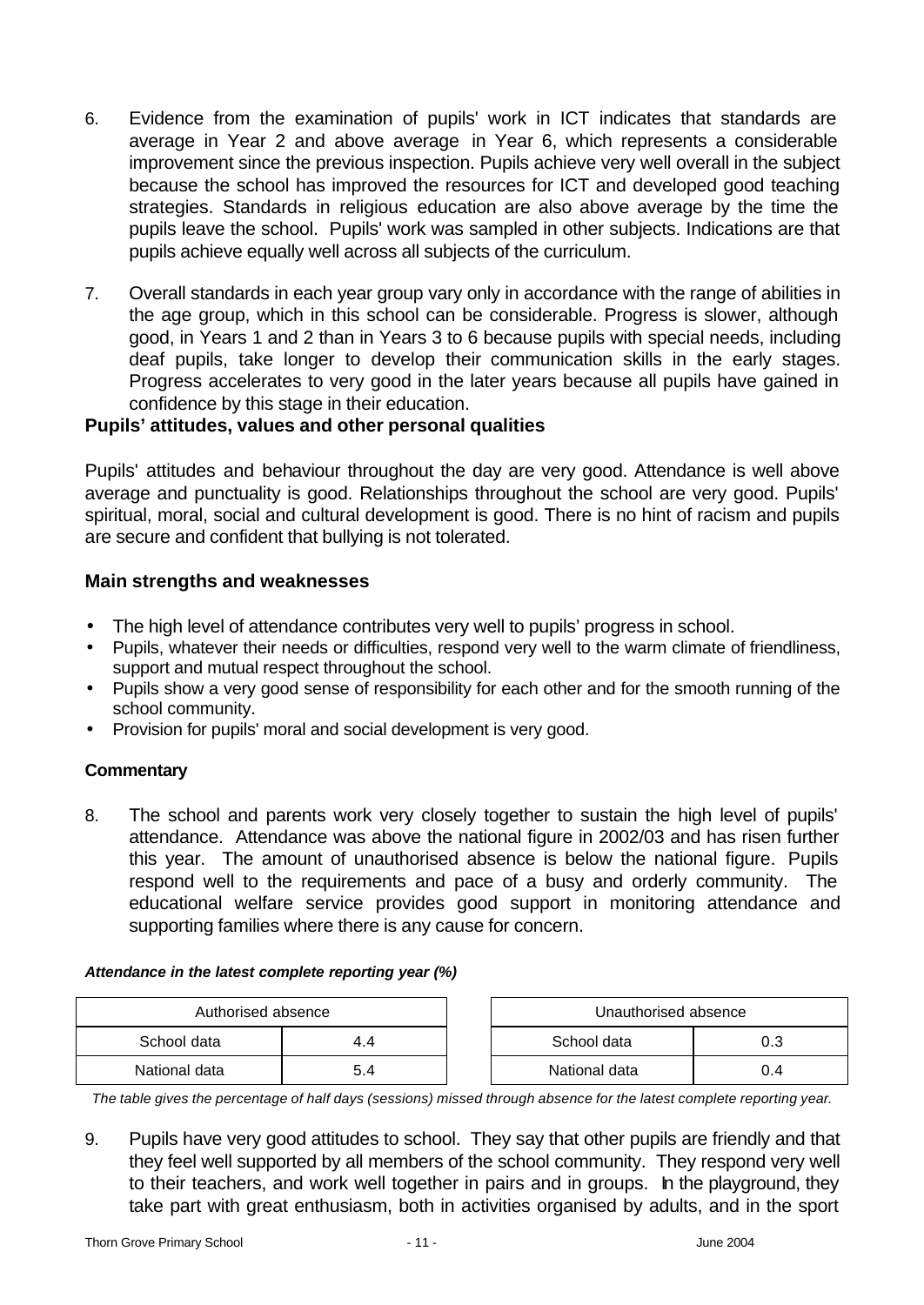and imaginary games that they organise for themselves. The older pupils are eager to take on a range of responsibilities and duties in school and they show care and sensitivity when looking after the younger children. The pupils who are deaf, and those with other special needs, play a full and happy part in school life. They are highly valued and respected by other pupils and staff alike, and contribute very well to the climate of warmth, friendship and family feeling in school. A very significant aid to progress in communication with the deaf is being established through the developing culture of using sign language throughout the school. Signing is a regular feature in class, assemblies and other whole-school events and is a skill that pupils are developing further through, for example, personal and social lessons.

- 10. Behaviour is very good throughout the school day. Pupils respond well in class, listen to their teachers and concentrate on their learning. Consequently, they make very good progress. In assemblies they respond very well, listening carefully and taking part with enthusiasm. The school sets high expectations of good behaviour and pupils are eager to gain the recognition and reward of 'Golden Time'. Occasional incidents of unacceptable behaviour are taken seriously and the school works closely with parents to help their children through any difficulties. Pupils know that bullying is not tolerated and should be reported. Consequently they are secure and free from oppressive behaviour and harassment. The school has not excluded any pupil, temporarily or permanently, in recent years.
- 11. Relationships throughout the school are very good. Pupils have a good level of trust in, and respect for, all the adults in school, who are unfailingly supportive. Consequently pupils know that they are valued as individuals and they grow in confidence and selfesteem. They are very well prepared to accept the challenges and opportunities of secondary education.
- 12. Pupils' spiritual, moral, social and cultural development is good overall. Opportunities for moral and social development are very good. Many are planned but others arise incidentally out of the general provision. From the earliest years the school promotes the pupils' spiritual growth and knowledge of right and wrong in a warm, caring community where all are valued. Subjects such as personal, social and health education, art and design and religious education make a good contribution to the pupils' spiritual development. Many opportunities exist for pupils to marvel at the wonder of living things and to reflect during lessons. When considering the story of *Pilgrim's Progress* and life's journeys, pupils in Year 6 show great maturity in their thoughts and reflections. Pupils respond very well to the climate of care, support and friendship through the very good role-models presented by all staff. School assemblies and personal, social and health education lessons are used very well to promote pupils' social and moral development. The 'signing' by staff and pupils enables deaf pupils to participate fully in these gatherings where time is given to listen and question values and beliefs, and to identify right and wrong actions. Opportunities for pupils to gain knowledge of their own culture and some of the cultural traditions of other countries are satisfactorily woven into the curriculum, for example in literacy, art, history and geography. The school has an effective Race Equality Policy that is monitored properly.

### **QUALITY OF EDUCATION PROVIDED BY THE SCHOOL**

The quality of education is very good. The school provides a good, wide-ranging curriculum. Teaching and learning are very good. There has been good improvement in provision, both in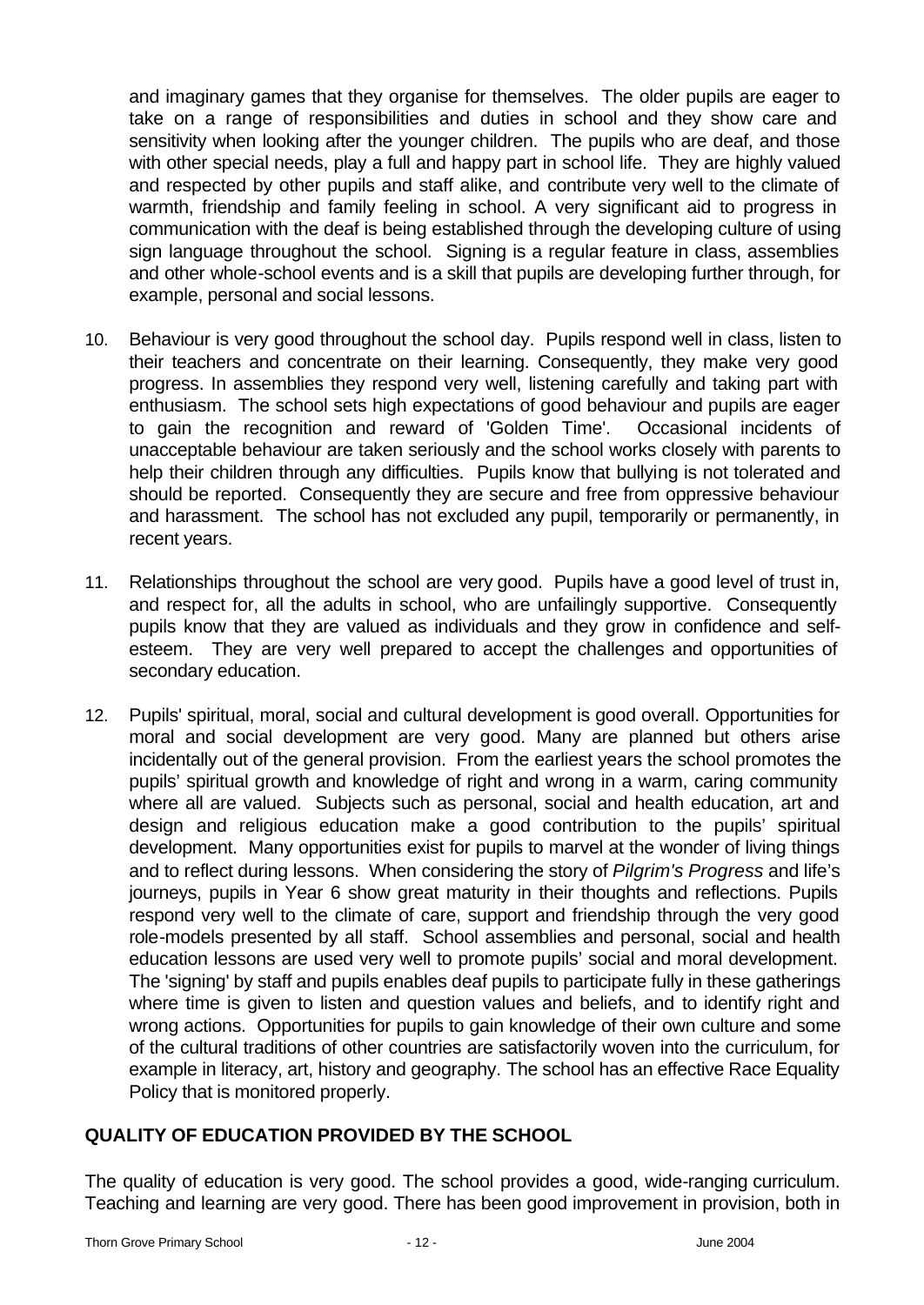the quality of teaching and resources, since the previous inspection. Pupils' all-round academic and personal development is well supported by the pastoral care system that underpins all aspects of the school's work.

### **Teaching and learning**

Overall, the quality of teaching and learning is very good. Good use is made of assessment procedures to guide lesson planning and to determine the make-up of working groups within each class.

### **Main strengths and weaknesses**

- Teaching in the Foundation Stage is very good. It is the most significant factor in children's very good achievement.
- Very good teaching overall, combined with pupils' very good attitudes to learning, results in above average standards in Year 6.
- Deaf pupils are very well taught in a manner that helps them to gain in confidence and selfesteem.
- Teachers make very good use of ICT, particularly in Years 3 to 6, and encourage pupils to transfer skills across all subjects.
- The information gained from assessment procedures is used profitably to detect underachievement and instigate action. It is not used sufficiently to inform individual pupils how to improve their work further.

### **Commentary**

### *Summary of teaching observed during the inspection in 31 lessons*

| Excellent | Very good | Good     | Satisfactory | Unsatisfactory | Poor   | Very Poor       |
|-----------|-----------|----------|--------------|----------------|--------|-----------------|
| 4 (13%)   | 10 (32%)  | 10 (32%) | (23%)        | 0 (0%)         | 0 (0%) | <u> ა (0%) </u> |

*The table gives the number of lessons observed in each of the seven categories used to make judgements about lessons; figures in brackets show percentages where 30 or more lessons are seen.*

- 13. Teaching and learning in the Foundation Stage are very good. Teachers know just what to expect of children at this stage and employ suitable techniques to stimulate their development. They build up children's confidence, which often encourages them to take the next step for themselves, even if they do not succeed at first. Pupils with learning difficulties are quickly drawn into the group so they too make progress.
- 14. Teaching and learning are very good overall in Years 1 to 6. They are good in Years 1 and 2 and very good in Years 3 to 6. The difference is due to the slightly slower pace of learning in the current Year 2 due to the relatively large number of pupils with special educational needs in the age group. Although activities are suitably varied to match pupils' capabilities, individual pupils need a great deal of individual support from the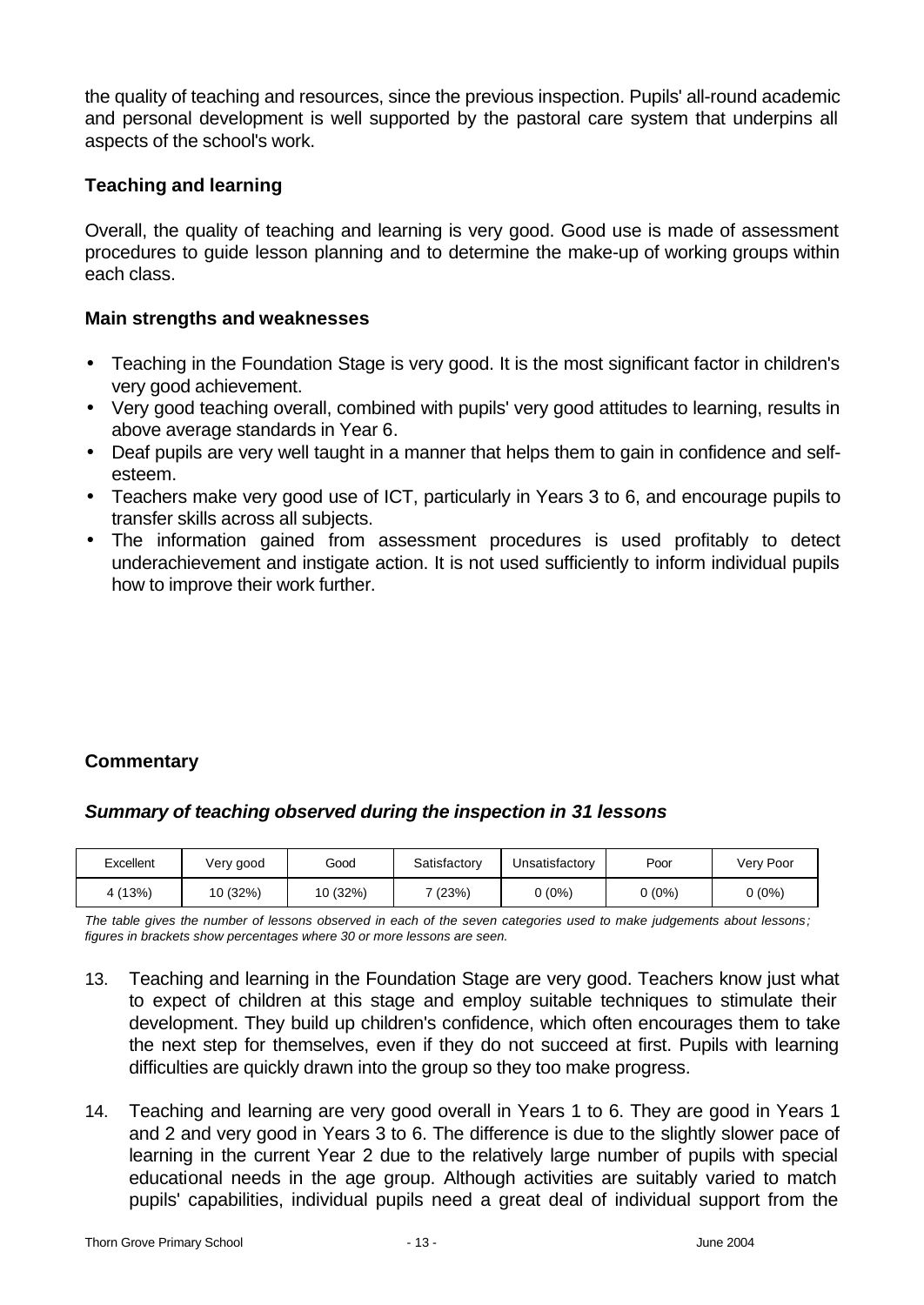teacher and teaching assistants to move them on. This sometimes interrupts the time spent in teaching other groups of pupils, especially in English and mathematics.

- 15. Four excellent lessons were seen, one in the nursery and three in Year 6. The key to the high quality teaching in English, mathematics and science in Year 6 was the willingness to 'let go' so that pupils could work things out for themselves. Pupils of all abilities responded well to the high expectations, which at this stage in the year were linked to work at levels exceeding those normally expected of pupils of this age.
- 16. Teaching is rooted in teachers' secure knowledge of their subjects and the ability to present it in a stimulating way that makes pupils want to learn more. Very good management of discipline, based on high expectations and respect for others, produces an environment in which pupils flourish. That is not to say that the school is without challenge from pupils who are sometimes disaffected. They are handled sensitively so as not to cause disruption to others. Teachers have developed their own strategies for encouraging pupils to believe in themselves. This is often through skilful questioning that draws on pupils to explain their reasoning to other pupils. Examples of this technique were seen in a number of lessons when teachers used responses such "*explain to me, give me proof", "discuss with ----, not me", " but why?"* Without exception, this approach led to better understanding and in most cases moved the lesson on to the next stage. In addition, it promoted good use of spoken language and the development of literacy skills. Pupils learn well through listening in this school. Their learning is made exciting and relevant by the effective incorporation of practical and investigative activities in lesson planning. This enables pupils of all abilities to inject their own ideas into the resolution of problems and to learn by trial and error. Teachers' positive approach to cross-curricular work encourages pupils to transfer skills and knowledge from one subject to another, which they do. There is a very good input from ICT, which is effective because pupils are not learning the skills in isolation from their intended use. Pupils' work is well marked with respect to accuracy and attention to detail. Written comments praise effort, or note the lack of it, but not enough is said about how to improve the work further. This is an aspect in which pupils would benefit from more guidance.
- 17. Deaf pupils are very well taught by specialist staff who have very high levels of expertise. The co-ordinator herself is deaf and is an excellent role-model and advocate for these pupils. Very well-targeted individual learning programmes are prepared for each pupil and well - structured activities are very carefully planned to meet the clearly defined needs of deaf children in the nursery and reception classes. There is very close co-operation between school staff and teachers from the deaf base. Teaching deaf pupils is a new experience for some school staff and one that they have readily embraced. Other pupils with special educational needs are consistently well taught. They achieve very well because teachers have a very good understanding of their varied learning needs. Work is carefully matched to expectations and the pupils' capabilities. Teachers and teaching assistants are ably supported in the diagnosis and planning for pupils with learning difficulties by knowledgeable leadership in this area. On occasion, some of these pupils are taught in beneficially small groups with deaf pupils; this change in grouping, and of the teacher, aids social development.
- 18. Assessment procedures in the Foundation Stage are very good. They inform the teachers well and influence the daily planning of lessons. Good use is made of the information from assessment procedures in Years 1 to 6 to direct planning and to establish which pupils are working on the borderline of levels in the National Curriculum.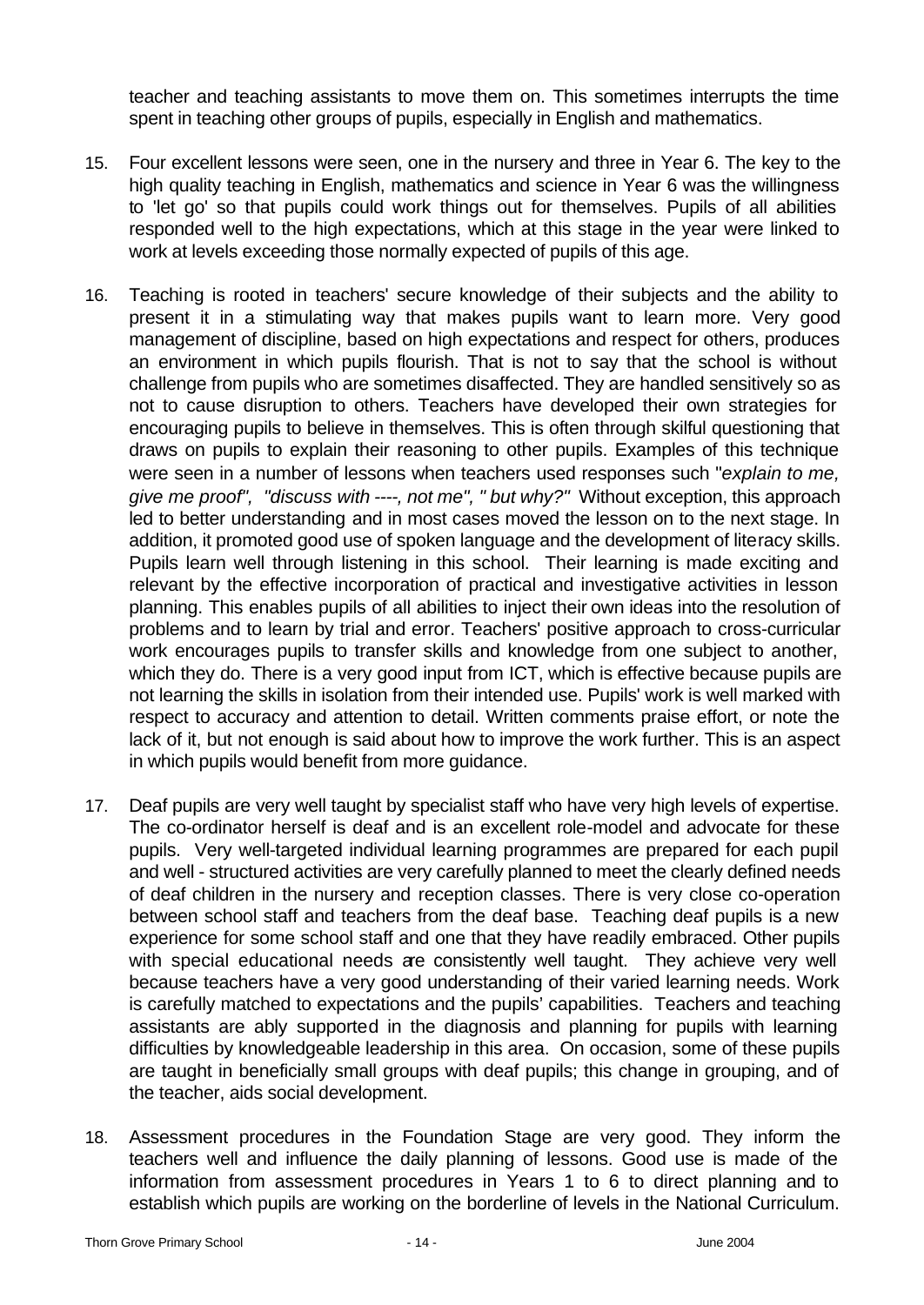Pupils then benefit from being placed in extra groups for a period of time to consolidate their work. Teachers use pupils' self-assessment at the end of many lessons to provide oral feedback to groups of pupils about what to do next. Assessment is not yet used sufficiently however to provide individual pupils with information about how to improve their work further.

### **The curriculum**

The quality of the curriculum is good. The school meets all statutory requirements and provision for extra-curricular activities is satisfactory. Accommodation and resources for learning are good overall.

#### **Main strengths and weaknesses**

- The well-balanced curriculum provides pupils with a good range of interesting activities and experiences for learning. The school constantly seeks to review, develop and improve the curriculum.
- Pupils do not fully cover all the programmes of study relevant to their age in ICT in Years 1and 2.
- The school successfully implements its philosophy of fully including all pupils in everything on offer. Provision for pupils with special educational needs, including those who are deaf, is very good.
- There is some enrichment of the curriculum but extra-curricular activities outside the school day are limited.
- The children in the reception class do not have direct access to an outdoor area for learning, and the nursery classroom is cramped.
- 19. The curriculum is effectively organised. The school uses national and commercial schemes of work as a good basis for teachers' curriculum planning. Very good support for pupils with special educational needs ensures their full inclusion in everything the school has to offer. A well-designed programme promotes pupils' personal, social and health education very effectively. Since the previous inspection, the school has rigorously reviewed and improved the curriculum. This has ensured a better balance of the time given to all subjects, the provision of greatly improved ICT facilities and tuition, and the development of the curriculum in design and technology. However, in ICT, pupils do not yet cover all strands of the curriculum in Years 1 and 2.
- 20. The curriculum for children in the nursery and reception classes is good. Very detailed plans successfully link all areas of learning and ensure all children experience a good range of stimulating, varied learning activities. However, the reception class does not have direct access to a learning area outside, and this limits their entitlement to the full range of outdoor activities appropriate to their age.
- 21. Provision for the inclusion of all pupils, including those from other ethnic backgrounds, permeates the school's organisation. The school's commitment to equality of opportunity is illustrated by the very good quality of its support for pupils with special educational needs, including those who are deaf. A special sound system has been installed throughout the school to enable all pupils, including the deaf, to benefit from listening in improved acoustic conditions. The deaf base provides a good environment for individual and group work as well as being a cultural 'home base' for deaf pupils. However, when a number of pupils are in the base it can become cramped and result in pupils becoming distracted. Deaf pupils experience a highly effective busy daily programme matched to their individual needs. For much of the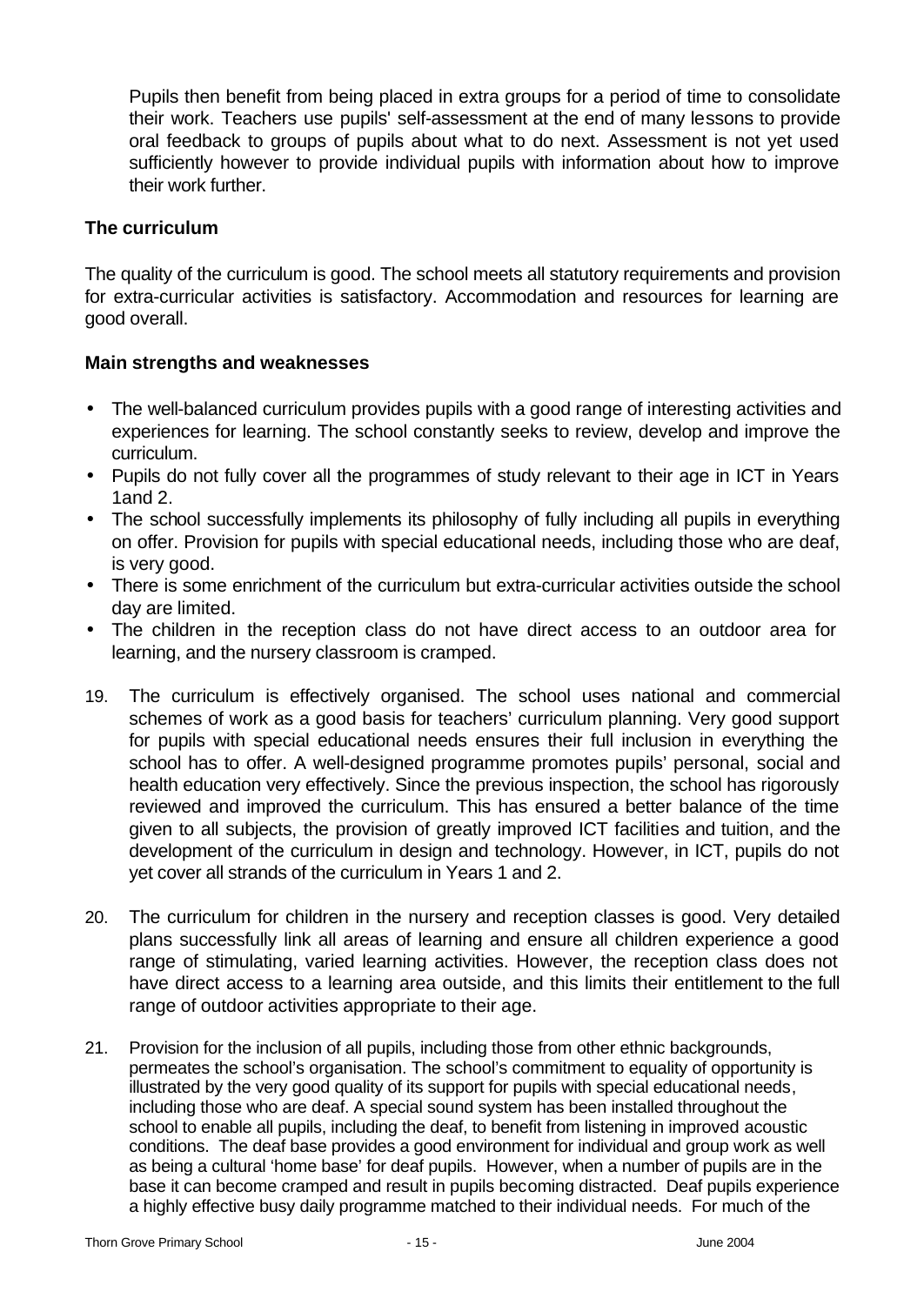day they are very well placed in the mainstream classes, experiencing the same broad curriculum as their hearing friends. In these lessons very well trained specialist assistants, who are also proficient in sign language, support the pupils' learning very effectively showing awareness of the modifications needed in relation to language and ability levels.

- 22. There are very good links with the local high school. Older pupils learn French and German and Year 6 pupils visit the school for lessons. This early contact with the high school helps to ensure a smooth transition for pupils when they transfer at the age of eleven. The school's participation in the EU 'Lingua project' enables pupils to communicate and share experiences with schools in Sweden, Spain and Germany by email, promoting international links. Recent visitors to school included an Egyptologist who enthralled pupils by bringing a new insight to the research work they have just completed in history. Activities outside the school day are satisfactory but not as extensive as found in many schools, especially in sport.
- 23. The school has a good number of teaching and support staff, all of whom are deployed very effectively. Good quality resources are used well to support learning activities in all lessons. Children in the reception class occasionally use the nursery's outdoor area but they lack regular experience in the full range of outdoor activities. The teacher and staff in the nursery have created a very bright and well-organised room, but the space is cramped, and some activities have to be carried out in the cloakroom, which is not satisfactory.

### **Care, guidance and support**

The school provides a very good standard of care for all its pupils, whatever their needs or disabilities. Pupils also care very well for each other. Pupils and teachers work well together in a climate in which pupils' views and needs are taken into account.

### **Main strengths and weaknesses**

- The school has excellent procedures to introduce pupils into school life.
- The provision of advice and support based on careful monitoring of pupils' personal and academic progress is very good.
- Procedures to promote pupils' well-being, safety and personal growth are very good.

- 24. The whole school operates in a very good climate of care and concern for the individual. The school is a happy place where pupils feel confident and able to learn. The staff works closely with parents and agencies to provide a very high standard of support for every pupil's specific needs or difficulties. Teachers and other adults take the time to discuss any issues that arise so conflicts or concerns are quickly resolved. The governors and staff have very good procedures to promote and monitor health, safety and security throughout the school and on school visits. Playtimes are supervised well and lunchtime is a friendly, social occasion.
- 25. Procedures to introduce children to the nursery are excellent, based on very close cooperation with parents so that, from the very start, children have a happy experience of school life. Further assessment in the reception class, which is shared with parents, ensures that children make the best possible start in the main school. Pupils who are new to school at any other time are discreetly supported and quickly settle into school life.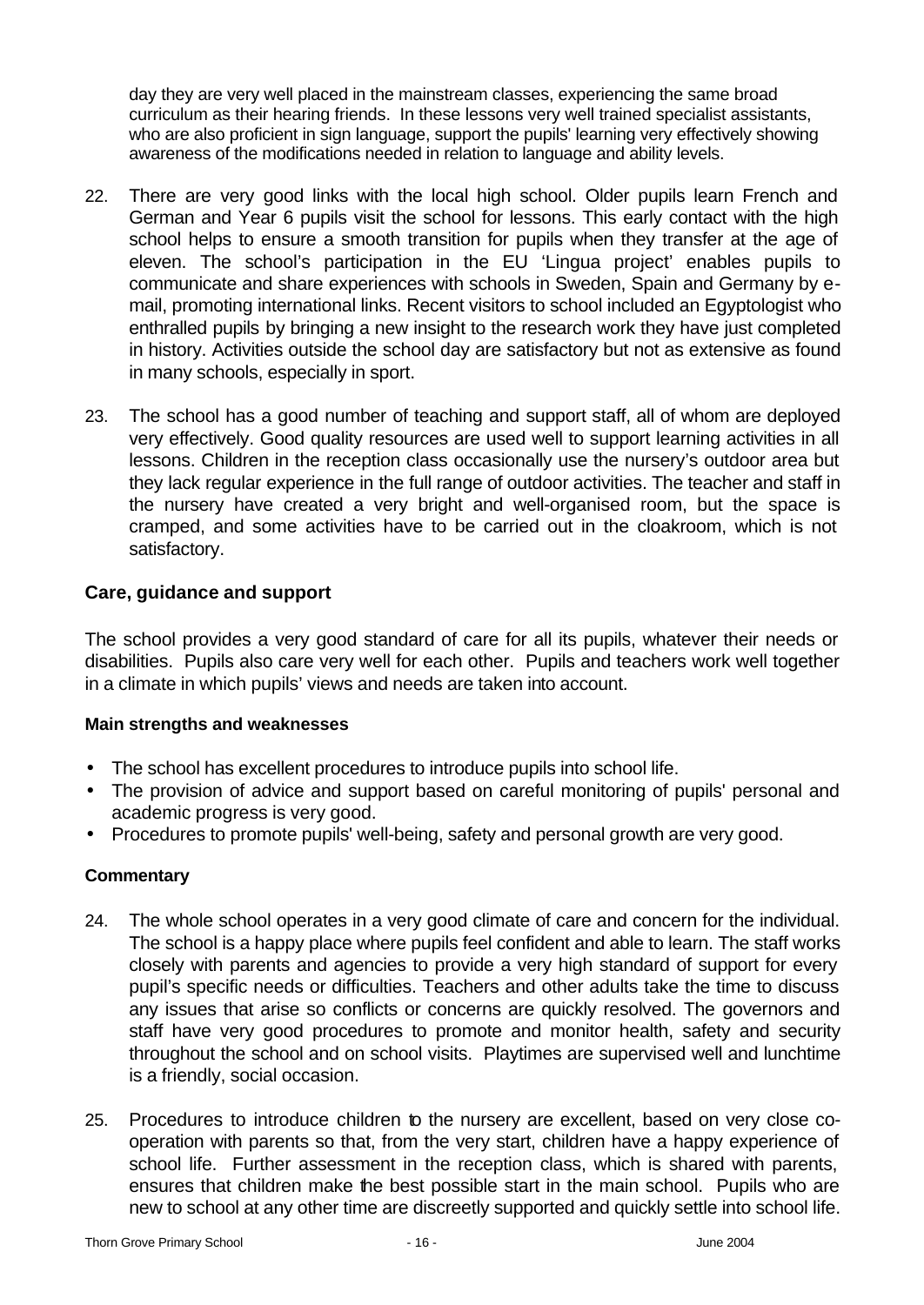- 26. Procedures for monitoring and supporting deaf pupils are very well organised. Teachers and teaching assistants have very high levels of understanding of these pupils' individual needs and are very caring and sensitive in their relationships with them. Staff are always available to talk to parents if required, in person, by telephone, or because of the coordinator's deafness, through text messages. Very good links with the resource base for the deaf in the high school lead to a smooth transition into the next phase of their education. Support for other pupils with special educational needs is equally good. Parents are invited to reviews every term and are fully involved in agreeing new learning and behaviour targets. They are very pleased with the support their children receive. Gifted and talented pupils are well provided for within the total dedication of the school to enable all pupils to achieve to the very best of their ability across all areas of the curriculum.
- 27. Classteachers have very good procedures to monitor the academic and personal development of their pupils. Areas of difficulty are identified at an early stage and remedial action is prompt. Teaching assistants make a very good contribution to the high standards of care throughout the school. Pupils say that the friendship and support they receive from the school staff is one of the best things about school. Pupils, themselves, play a significant part in the overall climate of warmth and enthusiasm by befriending each other and caring for the younger pupils. Child protection procedures are in place and all staff know what to do if they have any concerns.
- 28. The school has good systems for involving pupils in school affairs. Pupils complete an annual questionnaire expressing their views on a range of topics. Teachers and other adults listen carefully to pupils' ideas and concerns. The school has good plans to introduce a school council during the next academic year to involve pupils further in consultation and decision-making.

### **Partnership with parents, other schools and the community**

The school works very well in partnership with parents, other schools, colleges and the community. Home-school links are strong.

### **Main strengths and weaknesses**

- Staff and parents communicate and co-operate very well in a climate of mutual support and respect.
- The Parent Teacher Association makes an excellent contribution to the life of the school.
- Parents are very well informed about the school and their children's progress.
- Parents' views are very well represented on the governing body.
- Parents provide very valuable voluntary help in school.
- Links with the local community and other institutions are very good.

### **Commentary**

29. Parents are very pleased with the school and feel strongly that they are made welcome. They share information with staff and discuss any concerns so problems are solved before they grow. Pupils' success and progress are celebrated both at home and in school. The school provides a very good flow of information about the curriculum and the calendar of events; information evenings are very well attended.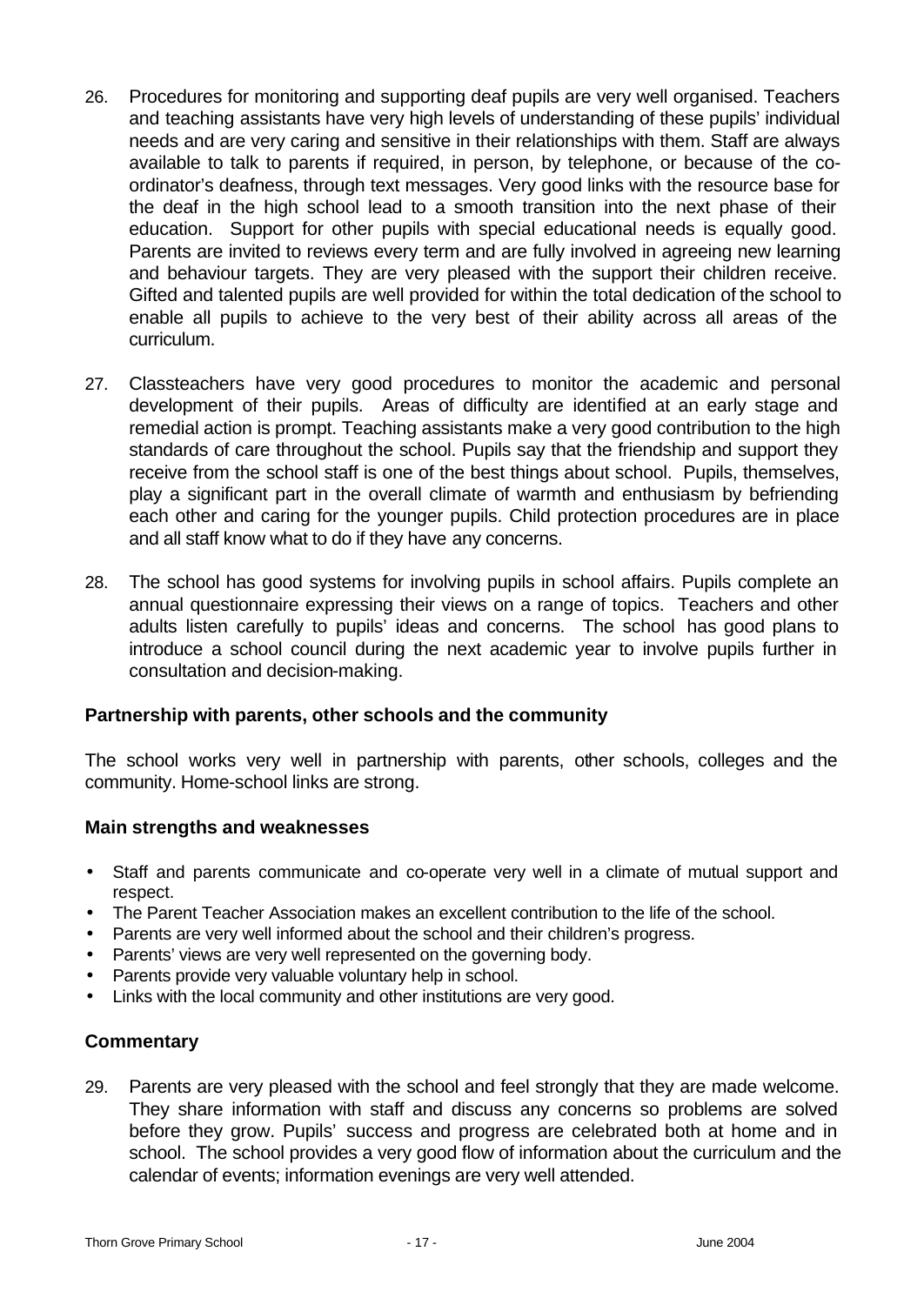- 30. The Parent Teacher Association makes an excellent contribution to the school. It provides a range of activities throughout the year, including such highlights as the Christmas Pantomime and the Family Barbecue at the end of the school year. Fundraising events have raised very substantial amounts of money, which have been used to enrich the curriculum. Most recently, a new library has been provided for the infants.
- 31. Parents are very well represented on the governing body. Their views are also sought through an annual questionnaire so that governors and senior managers are kept in touch with any issues or concerns raised by parents.
- 32. Parents offer their time and skills on a regular basis, contributing very well to the pupils' progress in school and to the overall family atmosphere. At the end of the school year, written reports provide parents with a very good account of what pupils have learned, how well they have worked and, in the core subjects, targets for the future. Where there are concerns about progress, teachers keep in contact with parents throughout the year.
- 33. The school has very good links with local schools and with all early years' providers, sharing information and best practice. The independent nursery that operates on the school site and provides for nursery age children outside school hours is a particularly good example of supportive interaction that meets parents' needs well. Good links with universities, colleges and training institutions support well the need for placements for their students and trainees.
- 34. Links with the local community are extensive. They enrich the curriculum, for example, through visits to a local church and through sharing the experiences of visitors to school. The premises are used well by community groups, which adds to the school's income, and local businesses support fund-raising events. The school is well regarded by the community it serves.

### **LEADERSHIP AND MANAGEMENT**

The quality of leadership and management is very good. The leadership of the headteacher and senior staff is very effective. It is backed up by very good management systems that translate decisions into effective practices that directly influence pupils' achievement. The school is very well governed.

### **Main strengths and weaknesses**

- The leadership and management of the school inspire confidence and target pupils' achievement as a high priority.
- There is a very good team spirit among the staff, which encourages pupils to work with similar commitment to each other and the school.
- The management of the Foundation Stage and of pupils with special educational needs, including those who are deaf, is very good.
- The school's commitment to providing equally for all pupils is very good. It is evident in policies and planning, and effective in practice.
- The school provides very good value for money.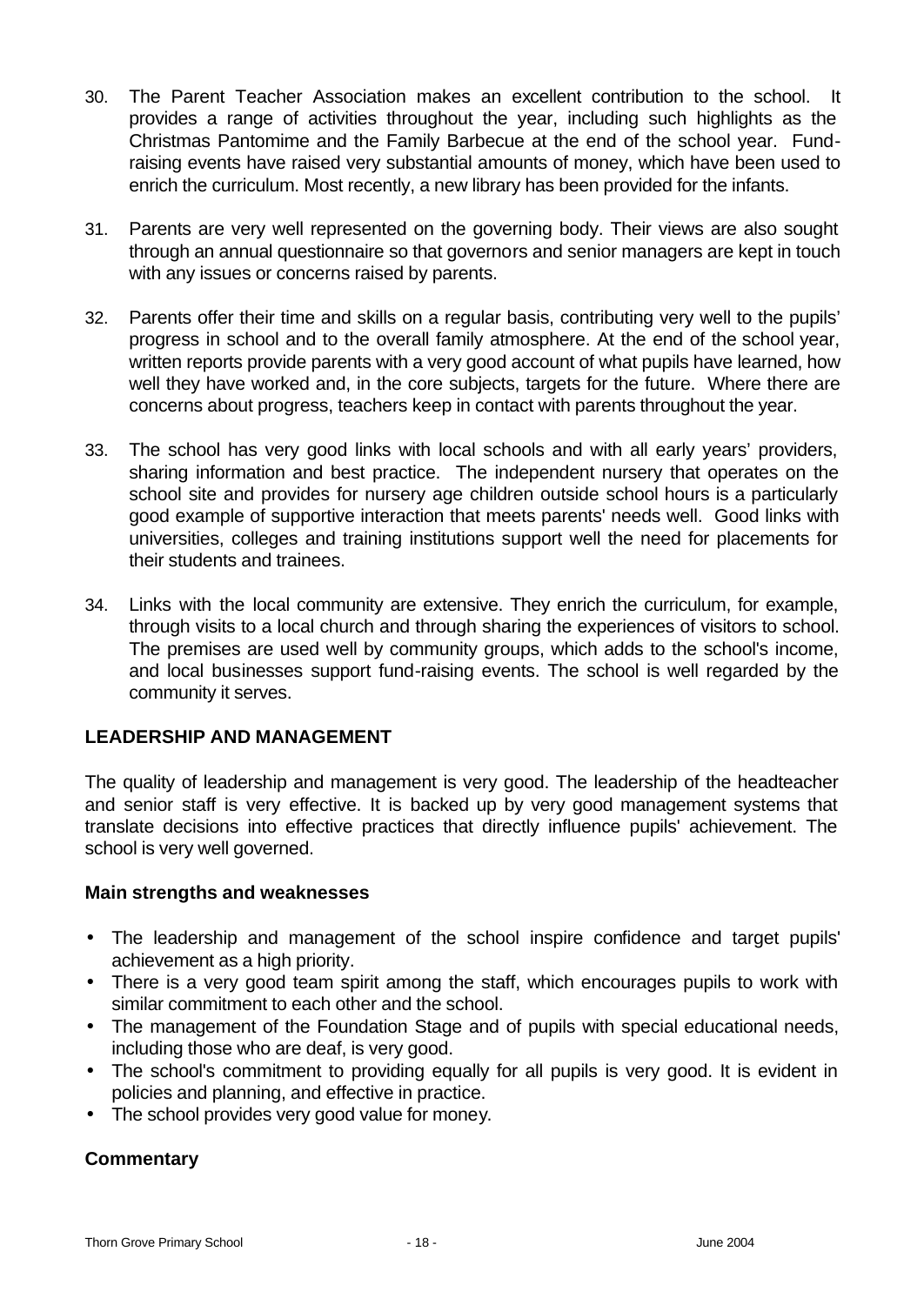- 35. The school is forward-looking and self-critical. Management systems have improved significantly since the previous inspection. A strong learning ethos has been created due to the commitment of staff and their understanding of the links between their work and the priorities in the overall development plan. The school's long-term strategic planning is relevant and realistic. It takes into account potential changes and is flexible enough to deal with any contingencies that might arise. The headteacher and key staff have managed change well. They have been proactive in pursuing the school's own agenda, such as provision for the deaf and extension of the work in modern foreign languages, while making good progress with local and national initiatives. Staff and pupils work well together in this harmonious community. Arrangements for the inclusion of all pupils noticeably permeate every aspect of the school's work. Morale is high and effervescent.
- 36. Training for middle managers is improving their management and organisational skills. Good opportunities are provided for them to become involved in consultation about major decisions. They have embraced self-evaluation processes well, recognising what is working well and where further development is needed. This is a sound basis for action planning, as is demonstrated by the current focus on the extension of teaching strategies to take into account how individual pupils learn best. Management is good in the core subjects, English, mathematics and science, and in ICT and religious education. It was not possible to make absolute judgements in other subjects because they were sampled rather than inspected in depth. However, the work seen and the programmes of study indicate that management of all subjects is good overall. Leadership and management are very good in the Foundation Stage. The headteacher and staff have very high profiles around the school. They generate a peaceful and respectful atmosphere in which pupils thrive. The senior management team analyses pupils' performance in detail. Subject leaders use this information well to influence long-term planning and planning for lessons. The school's performance management system is linked very well to staff training and to areas designated for improvement.
- 37. The support for pupils with special educational needs, including those who are deaf, is very well managed. The full integration of all pupils is a paramount objective of the school. The success of the very complex planning necessary to achieve this so very effectively is yet another indication of the unequivocal equal opportunity ethos of the school.
- 38. The governing body is very effective and fulfils all its statutory responsibilities. There is a wide range of expertise among governors that is harnessed well to the school's needs. Groups of governors work very closely with the headteacher. They devote considerable time and energy to their work, synthesising information and challenging the school where necessary. Recommendations to the full governing body are succinct and relevant, leaving time for rigorous debate on essential matters. Governors are fully involved in planning the strategic direction of the school. They have a clear understanding of its strengths and high expectations of pupils' achievement.
- 39. Day-to-day management of the school is very effective. The school is bright, cheerful and well-maintained. The administrative and maintenance staff make a very significant contribution to its smooth running and efficiency. Financial control and planning are very good. The school manages its affairs well and regularly keeps within its budget. The basic income is relatively low but spending is prudent and well-matched to strategic planning. The school is proactive in seeking out extra funding.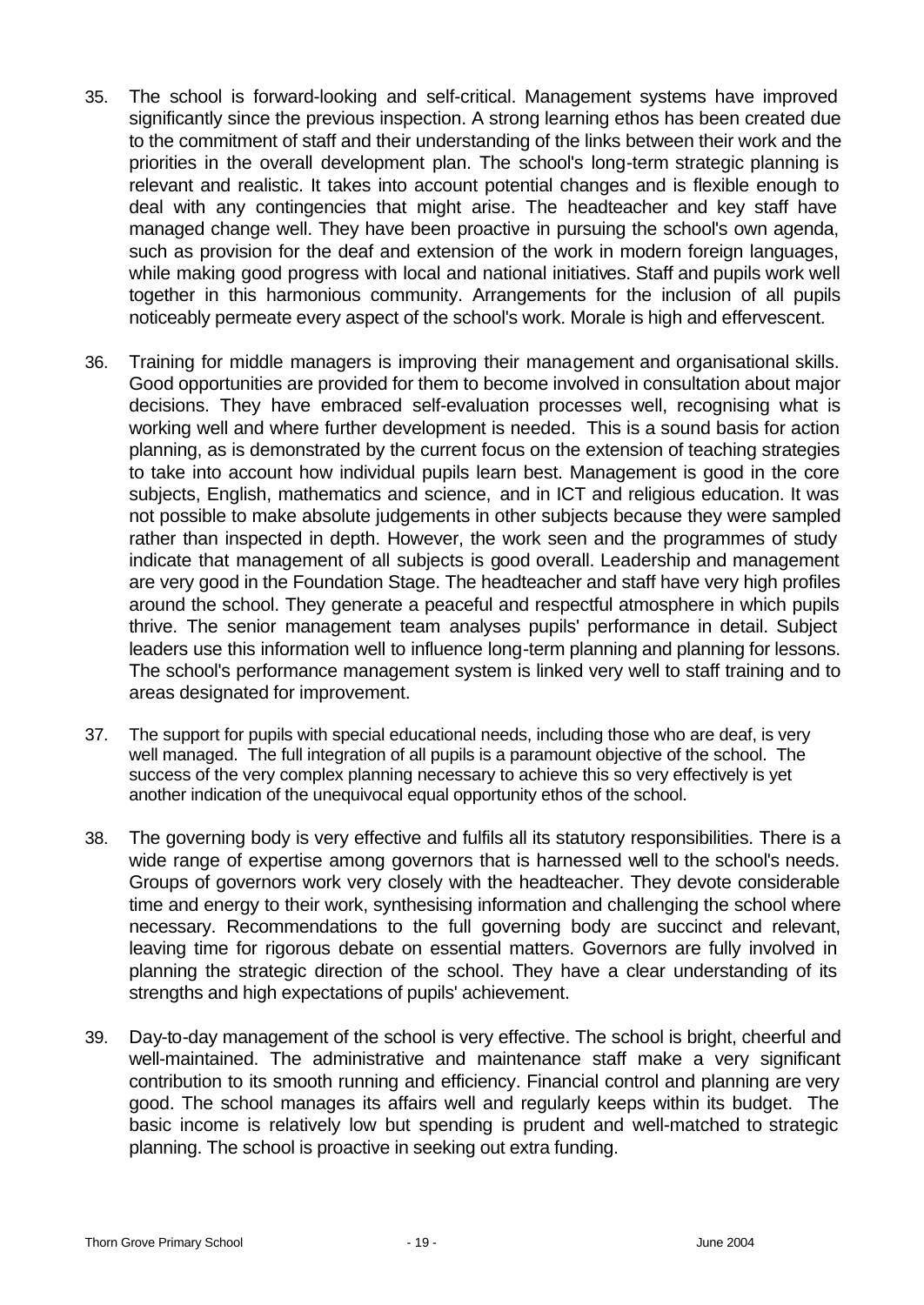40. Parents have confidence in the school and its leadership. Taking into account the funding, pupils' standards of work and achievement and the very good provision overall, the school provides very good value for money.

#### *Financial information for the year April 2003 to March 2004*

| Income and expenditure $(E)$ |         |  | Balances (£)                   |
|------------------------------|---------|--|--------------------------------|
| Total income                 | 585,846 |  | Balance from previous year     |
| Total expenditure            | 582,053 |  | Balance carried forward to the |
| Expenditure per pupil        | 2,881   |  |                                |

| Income and expenditure $(E)$ |         |  | Balances (£)                        |       |
|------------------------------|---------|--|-------------------------------------|-------|
| Total income                 | 585.846 |  | Balance from previous year          | 4.159 |
| Total expenditure            | 582.053 |  | Balance carried forward to the next | 7.952 |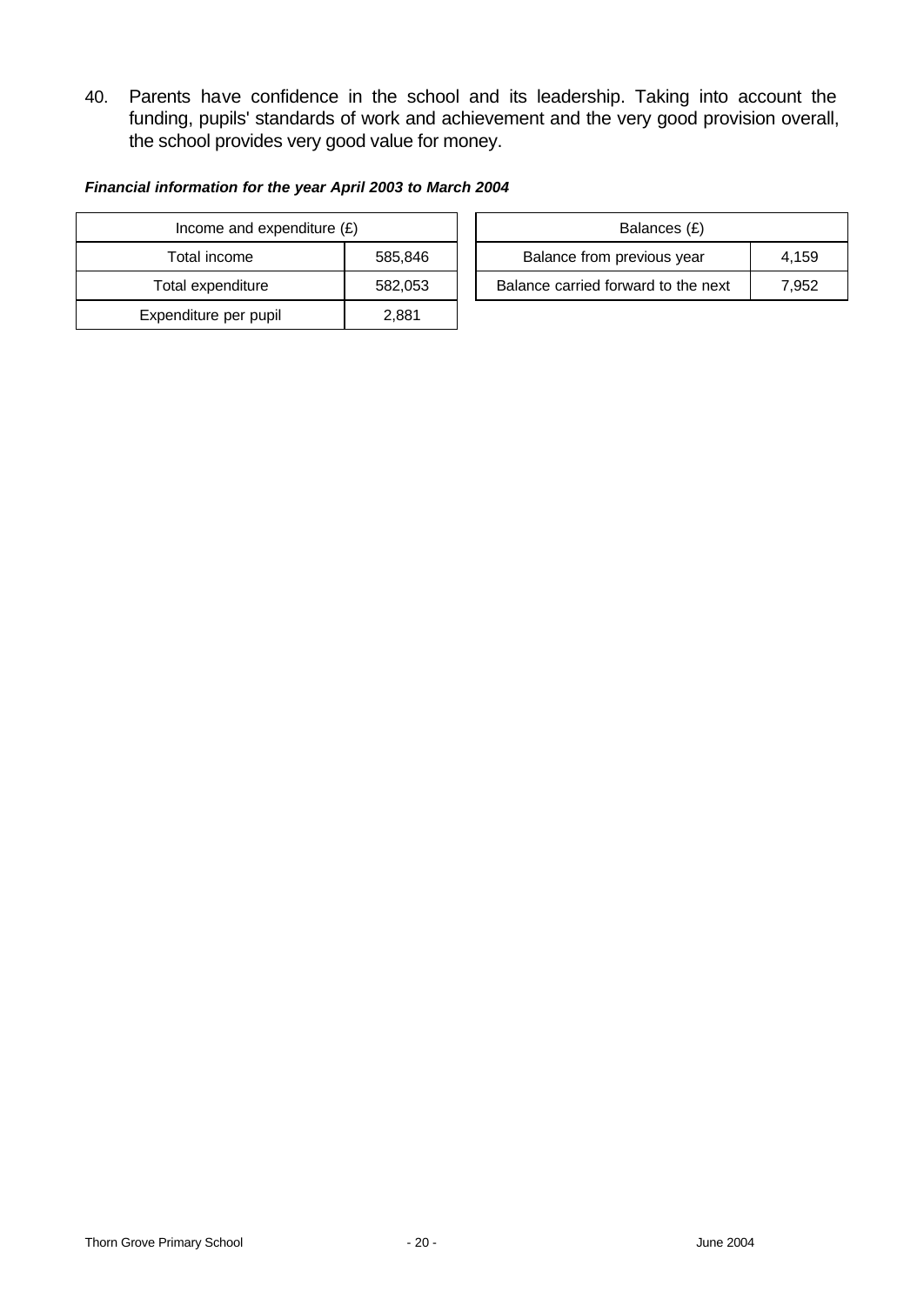# **PART C: THE QUALITY OF EDUCATION IN AREAS OF LEARNING AND SUBJECTS**

# **AREAS OF LEARNING IN THE FOUNDATION STAGE**

Provision in the Foundation Stage is **very good.** The quality of teaching is very good overall, with some excellent teaching in the nursery. Children enter the nursery with personal skills and development similar to that normally seen at their age. The great majority of children in the reception class exceed the goals expected of them in all areas of learning by the end of the year. This represents very good achievement due to very skilled teaching and very well planned curriculum experiences that are imaginatively linked across all areas of learning. Children with special needs are very well supported and integrated into all activities so they too achieve very well.

Excellent induction procedures and very good levels of care ensure that the children are happy and secure. Very good information is provided for parents. Each week they receive a newsletter about the children's activities that suggests ways in which they can support learning at home. Parents willingly help in class, for example, by bringing in a new-born baby or working in the outdoor area. Very good management of the Foundation Stage reflects skilled, knowledgeable and thoroughly committed leadership that has led to the creation of a strong team of staff. Teachers know what to expect of children as they grow and mature and their progress is carefully monitored through very good assessment procedures. Good quality resources support learning well. The accommodation for the nursery is used very well, but the room is small and some activities have to be carried out in the cloakroom. The reception classroom is spacious, but there is no direct outdoor access for the children to experience the full range of learning activities outside. Improvement since the previous inspection is good.

### **PERSONAL, SOCIAL AND EMOTIONAL DEVELOPMENT**

Provision in personal, social and emotional development is **very good.**

### **Main strengths and weaknesses**

- Teaching, learning and achievement are very good.
- Children enjoy their learning, behave very well and persevere with their tasks.
- Relationships are very good.
- Children are helpful and aware of the feelings of others.

### **Commentary**

41. The skilled team of staff create a calm, warm and very caring atmosphere and provide very good role-models for the children. Children feel secure and valued and begin to develop some independence. They respond particularly well to their teachers' high expectations with very good behaviour and attitudes that significantly aid their progress. They enjoy learning and persevere well because they are encouraged and praised for their efforts. Children's increasing knowledge of personal care is developed well through other activities. For example, when mixing ingredients for cakes they knew that they must wash their hands *'to get rid of the germs'.* In the nursery, children sit quietly together at snack time, say '*please*' and *'thank you'* when offered some fruit, and happily discuss what they have been doing. Children in the reception class extend their thinking to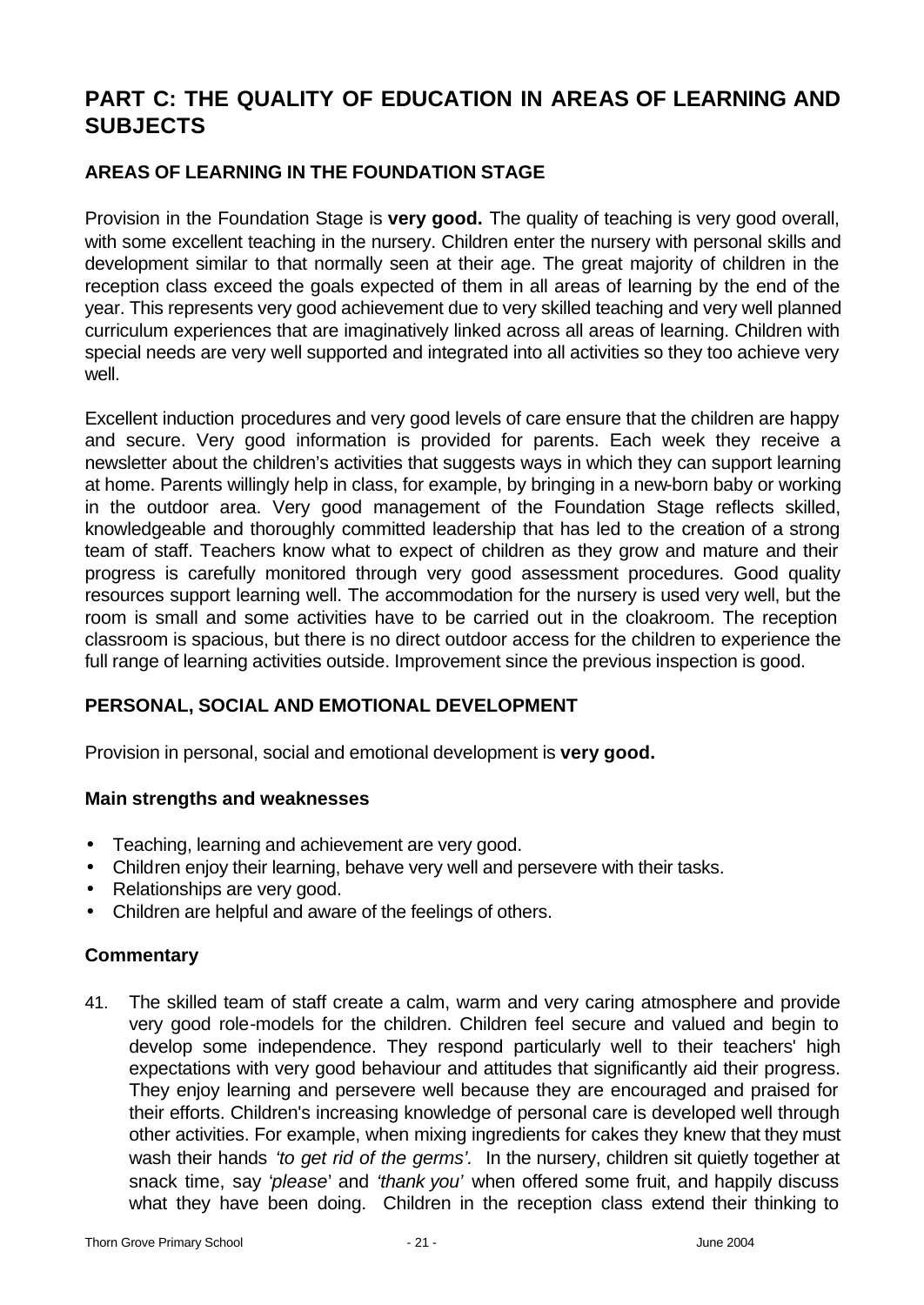considering how to make other people happy. They are sensitive to the needs of their deaf peers, and use sign language to answer the register. Well-presented stories and parables in assemblies further develop this awareness of others.

# **COMMUNICATION, LANGUAGE AND LITERACY**

Provision in communication, language and literacy is **very good.**

### **Main strengths and weaknesses**

- Very good teaching, learning and achievement result in many children exceeding the goals expected of them before the end of reception.
- Children listen well and speak confidently.
- Reading skills are good; children have a good knowledge of letters and sounds.
- Children are not always challenged to write independently at length.

### **Commentary**

42. Very good teaching in the nursery and good teaching in the reception class underpin the very good development of essential communication skills for all children. In the nursery, children confidently join in discussion using language such as *"It feels hot, doesn't it?*" when mixing and kneading play dough. They listen well, which helps them to identify letter sounds for reading and spelling and to follow instructions for their tasks. They enjoy writing "Loopy letters" in the air. One said *"I've been practising this at home with my mum".* By the end of reception, children write neatly and legibly. However, the use of worksheets and some directed writing does not always challenge them to develop their skills and write independently at length. Most children have good reading skills by this stage and enjoy a variety of books and stories. This is aided by good support from their parents, who regularly hear them read at home.

### **MATHEMATICAL DEVELOPMENT**

Provision in mathematical development is **very good.**

### **Main strengths and weaknesses**

- Teaching and learning are very good. Children achieve very well.
- Good resources are used effectively enabling children to learn through practical investigations.
- Most children have a good knowledge of mathematical concepts and vocabulary relevant to their age.

### **Commentary**

43. Teaching has a strong emphasis on practical activities, which provide the children with a wide variety of opportunities to investigate mathematical ideas and concepts. The classrooms are resourced well with equipment for counting, matching and sorting, and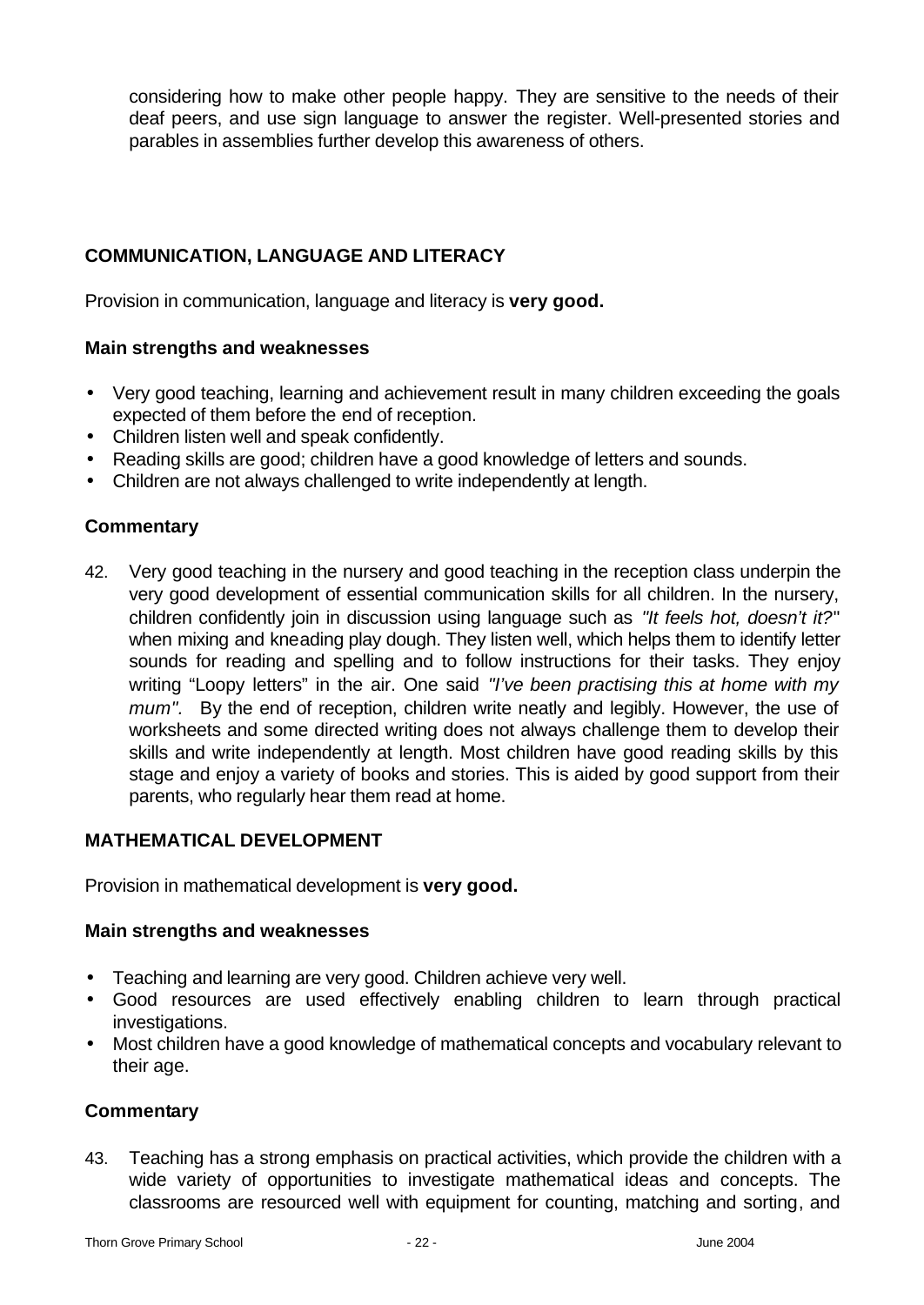recognising numbers, values and shapes. Children in the nursery count accurately to 10 and back, and many count further. They love playing a quick game to 'find one more', which develops their mental agility very effectively. In reception, many children have progressed to recording addition using digits rather than symbols and record sentences about subtraction after practical investigations. They recognise most coins, but some found the task of doubling and halving different amounts of money too challenging. Most children name common two-dimensional shapes and some manage three-dimensional ones. Staff demonstrate the use of mathematical vocabulary well by explaining the meaning in different ways. Children in reception confidently used 'more than', 'half' and 'double' when they counted and shared out sweets in a practical investigation. The great majority of children exceed the early learning goal in mathematics.

# **KNOWLEDGE AND UNDERSTANDING OF THE WORLD**

Provision in knowledge and understanding of the world is **very good.**

### **Main strengths and weaknesses**

- Teaching is very good and children achieve very well.
- A varied range of interesting activities with a strong emphasis on practical investigations is used to make learning interesting and exciting.
- The nursery has a well-planned outdoor area, but the children in the reception class have no direct or regular access to learning activities outdoors.

### **Commentary**

44. Very good teaching provides exciting and worthwhile activities that increase children's knowledge of the world. They meet the early learning goal by the end of their time in reception. Regular lessons in the ICT suite result in children in reception being able to use the computer controls competently to access programs, draw and change colours. In the nursery, children demonstrate skills appropriate for their age; they use the mouse to 'point' 'click' and 'drag'. The children learn about Christianity, and become aware of different ways of life in stories from the Hindu and Muslim faiths. In the reception class they begin to show an understanding of change over the passage of time, for instance, through comparing a baby's needs with their own. The nursery outdoor area is used very well; there was great wonder and excitement when the children dug up the potatoes they had grown. This activity was used very effectively to encourage the development of vocabulary when the children examined the roots, stem and leaves and explored the texture of the soil. There is less scope for children in the reception class to learn through such activities because there is no direct access to an enclosed outdoor space.

### **PHYSICAL DEVELOPMENT**

Provision in physical development is **good.**

### **Main strengths and weaknesses**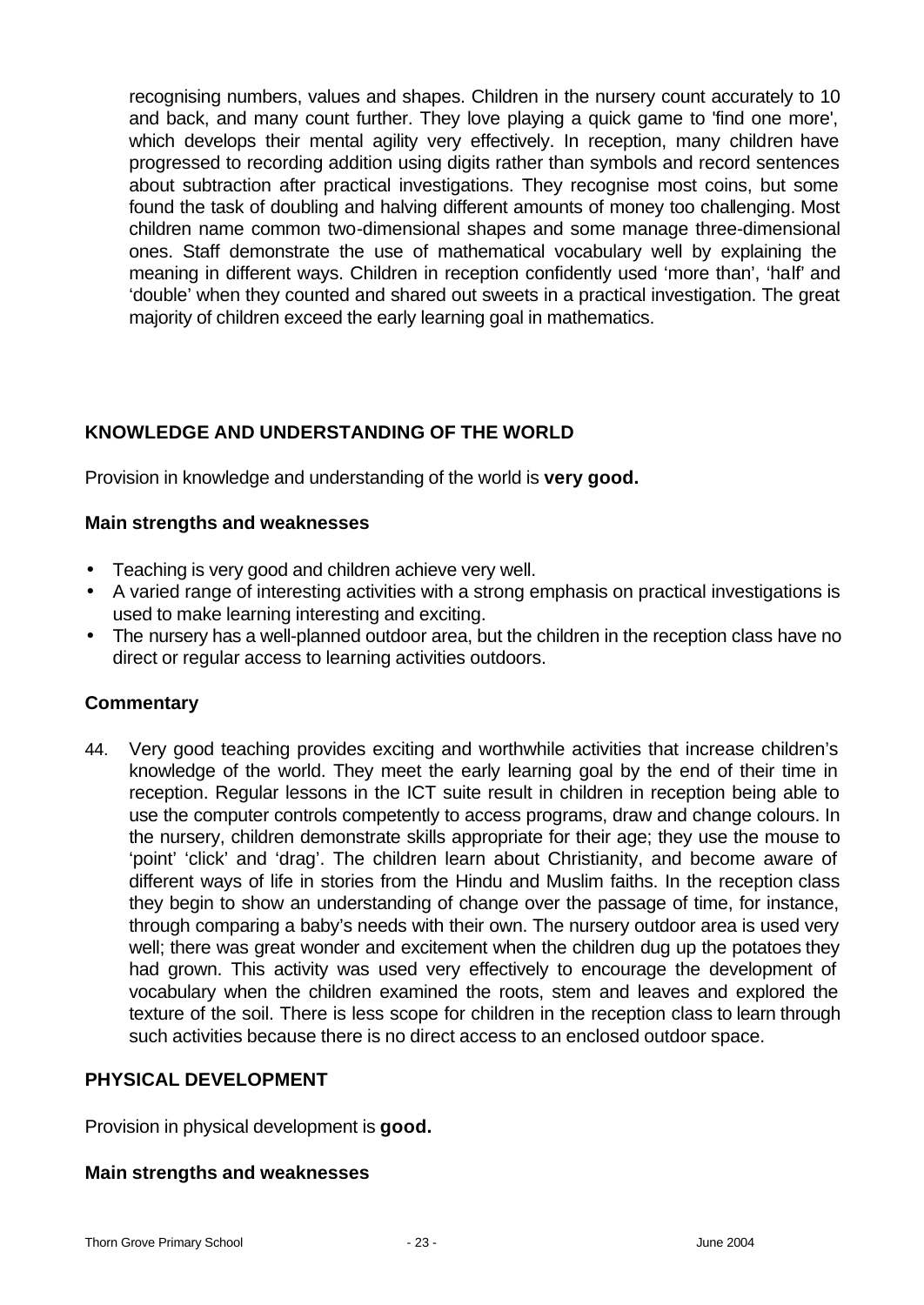- Teaching, learning and achievement are good.
- The children have very good attitudes. They behave very well and have a good regard for safety.
- In the reception class, facilities for outdoor play are very limited.

### **Commentary**

45. Children use apparatus and equipment confidently and safely because they have very good attitudes and behaviour and have been taught to be sensible and careful. The apparatus in the outdoor area for the nursery provides for a good range of challenging and imaginative opportunities. Children in reception do not have regular access to these facilities but they make good use of the school hall for physical education lessons. Their movements are controlled and well-co-ordinated, and they manipulate buttons and zips well when getting ready. Control of small tools such as brushes and scissors develops well as children progress through the Foundation Stage. In reception, children's neat handwriting shows good handling of the pencil.

# **CREATIVE DEVELOPMENT**

Provision in creative development is **very good.**

### **Main strengths and weaknesses**

- The children achieve very well due to very good teaching.
- Well-planned activities encourage creative expression, imaginative activities and language development.
- Children express their imaginative ideas by using a wide variety of materials.
- Children enjoy music and sing well.

### **Commentary**

46. Children work with a wide range of materials and media. For example, they mix and blend colours boldly to create bright paintings and collage with pastels, chalk and pencils. All the children enjoy singing. Imaginative teaching in the nursery linked singing with letter practice, for example, the children drew letters in the air as they sang '*Who built the Ark?*' In the reception class, children showed a good sense of rhythm when clapping the syllables of their name. Children learn very well from role-play. Their response indicates that they observe, remember and imitate real-life situations well. It was impressive to see how children in the nursery handled a doll in the house corner after watching a parent with her new-born baby.

### **SUBJECTS IN KEY STAGES 1 and 2**

### **ENGLISH**

Provision in English is **very good.**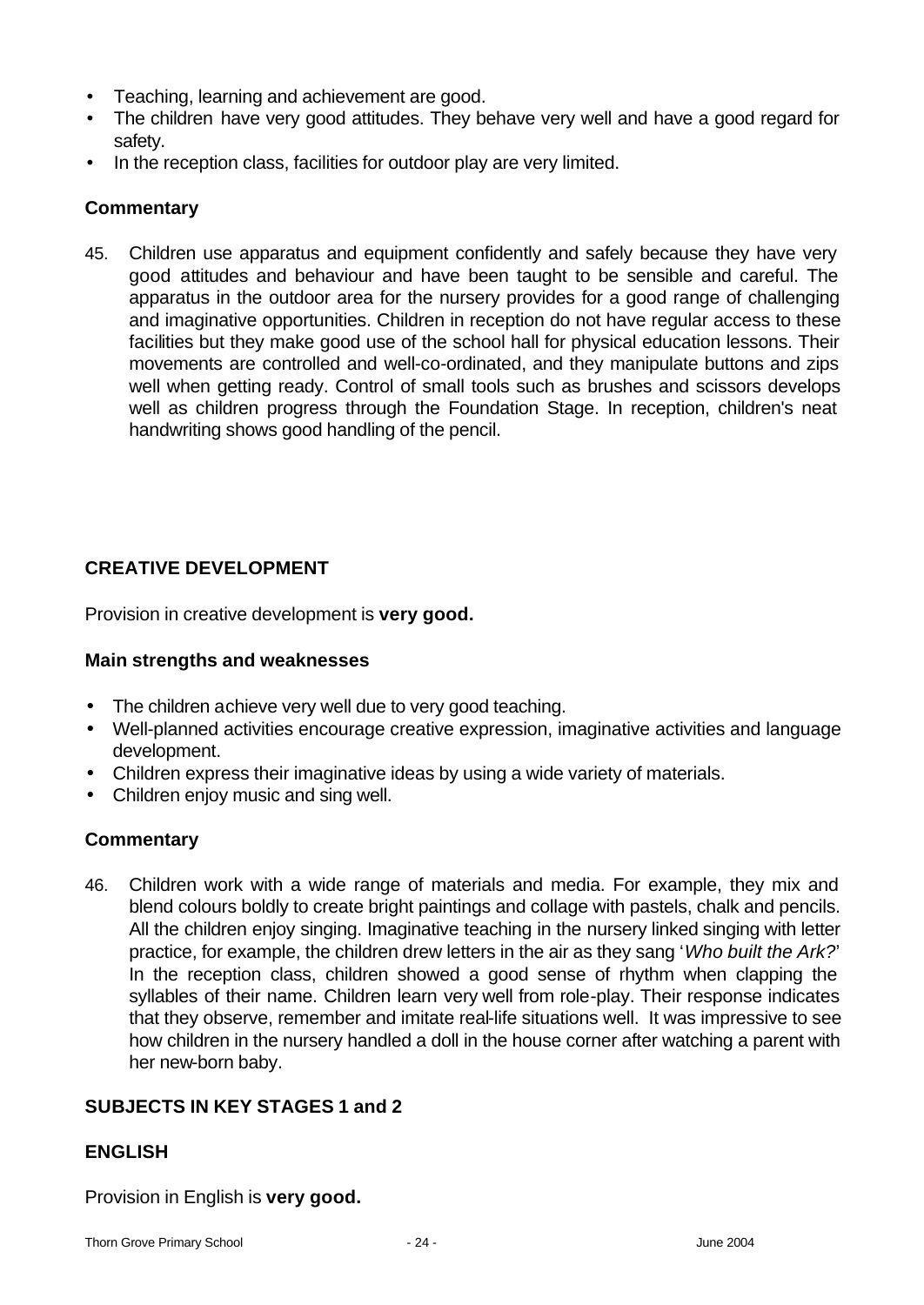#### **Main strengths and weaknesses**

- Standards are above average in Year 6 because of very good progression in learning and pupils' very positive attitudes to their work.
- Pupils with special educational needs and deaf pupils achieve very well because of the very good support they receive.
- Well-focused help for lower-attaining pupils has enabled them to make very good progress.
- ICT is used effectively to raise standards of literacy across the school.
- Older pupils do not receive enough detailed guidance on how to improve their work further.

- 47. Pupils' results in statutory tests taken at the end of Year 2 in 2003 were above average in reading and average in writing. In Year 6, pupils' results were above average compared with all schools and well above average when compared with schools of similar prior attainment in Year 2 in 1999. Evidence from the inspection shows that overall standards in English are currently average in Year 2 and above average in Year 6. There is no significant difference between the achievement of boys and girls.
- 48. Pupils generally come into Year 1 with average literacy skills overall. However, in the current Year 2 there is a larger than average proportion of lower-attaining pupils and pupils with special educational needs. Analysis of pupils' work, together with lesson observations and school documentation, indicates that pupils generally achieve well in all areas of the subject. Overall, standards are average in writing and above average in reading. In discussions, pupils usually speak clearly and listen carefully to others while waiting their turn to respond. Although there are wide variations in attainment, most pupils read and write with reasonable accuracy. Written work shows that pupils of all abilities make good progress over time in developing sentence structure and vocabulary, and in getting to grips with basic spelling patterns.
- 49. Pupils achieve very well in Years 3 to 6, progressively building up their literacy skills year by year. Boys and girls achieve similarly. This is because they benefit from teaching of high quality, and are very well motivated. They demonstrate fluency and confidence in reading and discussion, and write very effectively in a wide range of styles. For example, pupils develop characters in their stories and plays through skilful use of dialogue, and they produce lively and detailed reports about visits to places of historical interest.
- 50. Pupils of all ages take pride in producing their work attractively. Particularly impressive is the very effective and varied use made of ICT in daily work and in displays, and the high standard of handwriting, especially in Year 1.
- 51. The quality of teaching and learning is very good overall. The strengths of the teaching lie in the teachers' secure subject knowledge, confident class management and very good relationships with their pupils. Consequently, pupils have a very positive attitude to the subject, and are keen to learn and show what they know. When working together in pairs and small groups, they collaborate well and share lesson materials in a responsible way. A particularly strong feature of the teaching is the careful planning, which enables all pupils to take an active part in the lesson. Deaf pupils make very good progress because they are skilfully supported through signing by classteachers and teaching assistants. Pupils with other special educational needs also achieve very well as a result of effective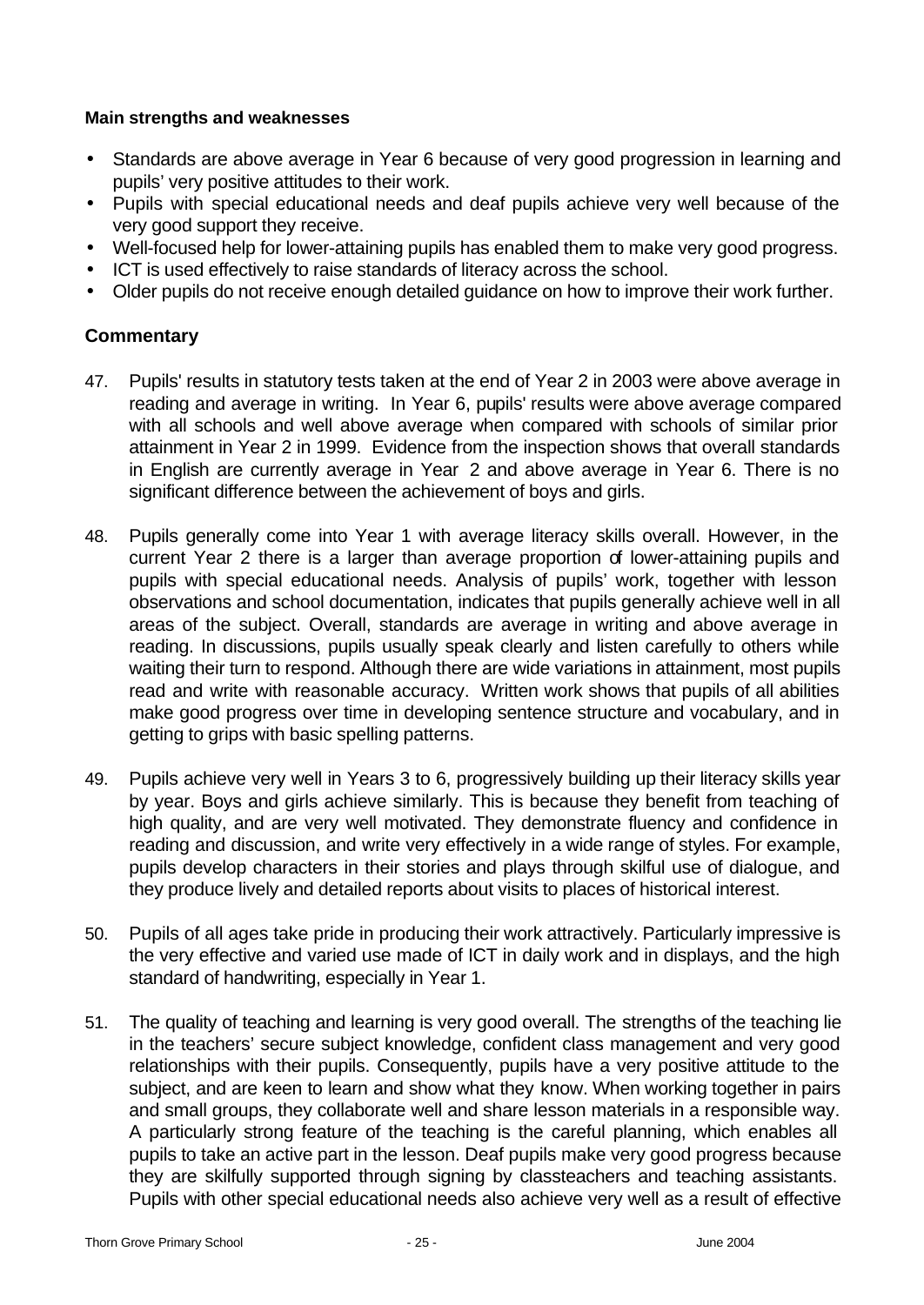support, especially if they have guidance in the form of structured writing prompts when they are working independently. Assessment of pupils' work is good overall. It is used well to respond to individual needs, as in the case of pupils who have boosted their achievement because of extra, well-focused teaching in language and literacy. Written work is regularly monitored, and teachers include encouraging comments of a general nature on their pupils' progress. However, older pupils do not have enough guidance on how specific targets for improvement can be achieved.

52. Leadership of the subject is satisfactory. Overall management is good. There is a shared commitment within the teaching teams to further development of the subject, and the scrupulous monitoring of standards in all areas of the subject is used to very good effect in instigating action to improve achievement. Good improvement has been made since the previous inspection. Standards of handwriting and spelling have been raised and pupils have become adept in the use of ICT. The newly refurbished library is making a very good contribution to pupils' enjoyment of reading and also to the development of their research skills.

#### **Language and literacy across the curriculum**

53. Standards of literacy and language are good overall. Pupils listen carefully and speak fluently; teachers' skilful and stimulating questions encourage everyone to take an active part in discussions. Examples of good speaking and listening were observed in science and religious education lessons, and in geography where pupils make good use of specialist vocabulary. Most pupils read fluently, and pupils of all ages benefit from the wide range of fiction and non-fiction books available in classrooms and in the library. Pupils who are hesitant readers receive effective support. Work on display around the school shows that pupils are confident in writing for a variety of different purposes. For instance, pupils produce good independent evaluations in design and technology. In history, they made effective notes when listening to a talk on ancient Egypt. A particular strength is the way in which pupils use ICT to complement oral presentations and to enhance their written work.

### **MATHEMATICS**

Provision in mathematics is **very good.**

#### **Main strengths and weaknesses**

- Overall, pupils achieve very well through very good teaching that focuses on pupils' exact needs.
- Pupils with special educational needs, including the deaf, achieve very well due to the high quality support that they receive.
- Good use is made of ICT to aid pupils' learning, particularly in Years 3 to 6.
- Pupils are not given enough specific information about how to improve their work further.
- The subject is well led and forward-looking.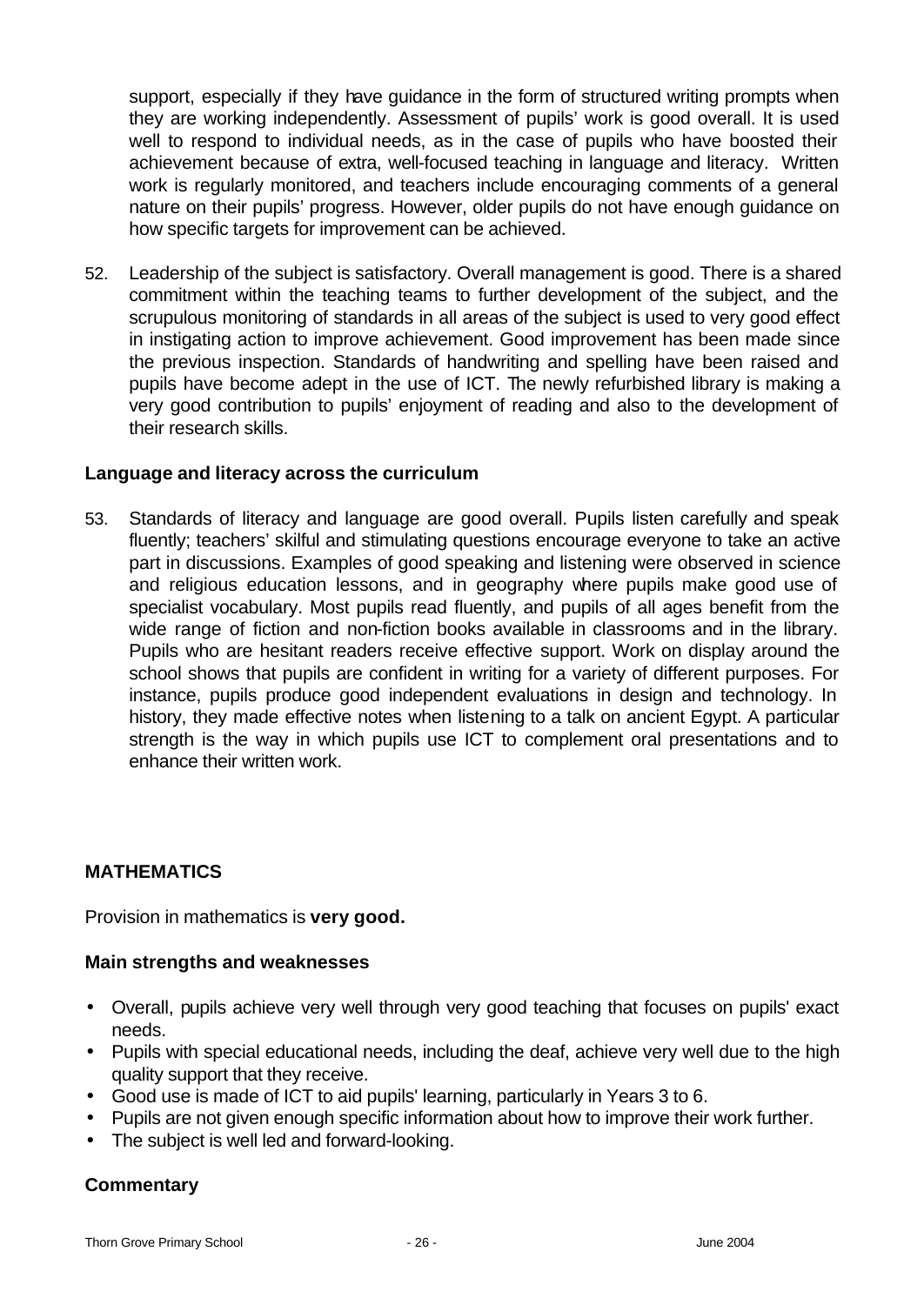- 54. Pupils' results in national tests taken at the end of Year 2 in 2003 were below the national average. The great majority of pupils reached the level expected for their age but the proportion exceeding it was well below the national average. The school has challenged higher-attaining pupils to a much greater extent this year. The 2004 results show a significant increase in the proportion of pupils reaching the higher level. Overall, pupils achieve well in Years 1 and 2. Evidence from the inspection shows that the overall standard of their work is average. This accurately reflects the range of abilities in the age group, which has a higher proportion of pupils with special educational needs than in most of the other years.
- 55. Pupils achieve very well in Years 3 to 6.They gain satisfaction from success in meeting the targets set for them. These are challenging, but realistic. Pupils' performance in national tests taken at the end of Year 6 in 2003 were average, which represents good achievement considering that there was a high percentage of pupils with special needs in this group and that over one fifth of the class joined the school after Year 2. Standards of work in the current Year 6 are above average. National comparisons are not yet available but it is significant to note that just over half the class has exceeded the level expected for their age in the 2004 tests.
- 56. Pupils with special educational needs, including the deaf, achieve very well throughout the school. They meet, and often exceed, the targets set for them by the time they leave the school. Their main difficulty is in understanding and communicating the language that is used to access the work in mathematics. The very good support they receive from specialist teachers and teaching assistants gives them confidence and encourages them to try things out for themselves.
- 57. Overall, pupils' numerical skills are above average. Mental arithmetic features as a significant part of all lessons. Pupils' mental agility in applying the basic operational skills of addition, subtraction, multiplication and division is very good. It influences their approach to problem solving because they understand that there is often more than one way of getting to an answer. A very good example of this was seen in Year 6 when pupils worked out how to set up a workable monetary system using coins of just two denominations. Many pupils went as far as to consider how change would be given if the exact amount for a purchase was not tendered. Other aspects of mathematics, such as shape, measure and data handling are covered equally well. Good use is made of ICT, both as a tool to reinforce basic concepts for individual pupils and as a means of showing how technology can be used to save time through the manipulation of figures for visual presentation.
- 58. The overall quality of teaching and learning is very good. Teaching is good in Years 1 and 2 and very good in Years 3 to 6 where some excellent teaching was seen. Teachers have a good understanding of the subject material, which they use to pitch work at a suitable level. For example, in Year 5, the most able pupils debated amongst themselves how to translate complicated shapes in four quadrants using positive and negative co-ordinates while lower-attaining pupils focused on accurately moving a simple shape in the positive sector. Lower-attaining pupils gain in confidence and self-esteem through step-by-step practice of basic mathematical skills. Teachers make the aims of the lesson clear and encourage pupils to assess for themselves whether they have been achieved. They clearly take note of 'who can do what' because subsequent lesson plans either incorporate reinforcement or use the previous lesson's work as a starting point. Teachers constantly assess pupils' knowledge and its correct use. Support is quickly directed to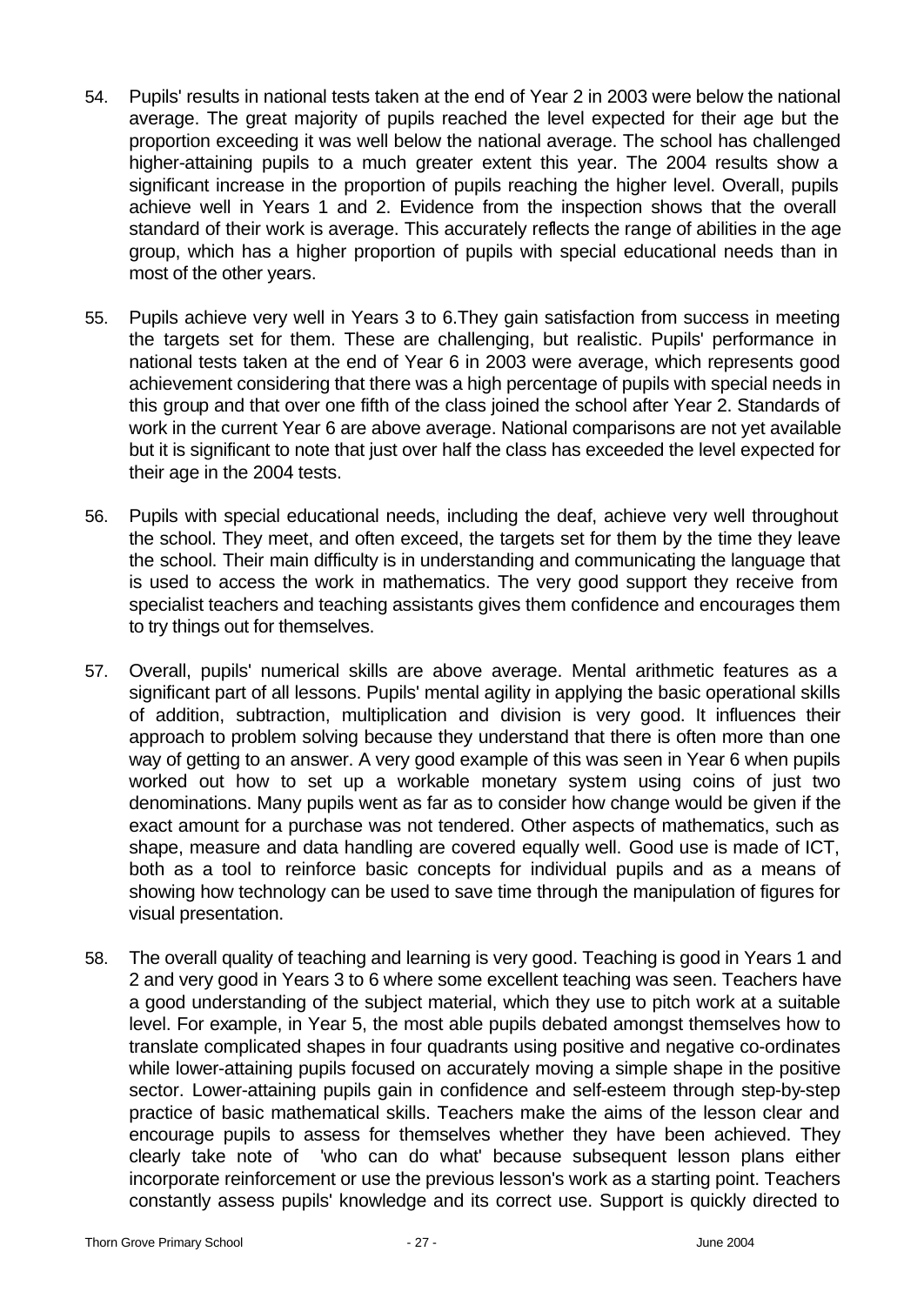individual pupils, often within the same lesson, when it becomes clear that there is a lack of understanding. Useful techniques are pointed out to all pupils, for example, the use of jottings as an indication of interim steps in questions involving more than one operation. Teachers are enthusiastic, which is reflected in most pupils' enjoyment of the subject. They encourage pupils to write their work up neatly and logically, which most do. The work is well marked but comments are more often about effort and achievement rather than how to improve further.

59. The subject is well led and managed. Procedures for assessing pupils' attainment and progress are used well to determine where extra support is needed, either for a short time or over an extended period. The school responds quickly to aspects of work detected as needing attention through the analysis of test results. Improvement since the previous inspection is good.

### **Mathematics across the curriculum**

60. Pupils' numerical and mathematical skills are used well in other subjects. Older pupils often make use of them in presenting work for their independent research, particularly where graphs and charts have greater impact than tables of data. Particularly good use is made of mathematics in subjects such as geography and science, which are often reliant on the interpretation of data. The combination of mathematics and ICT in the analysis and presentation of work across all subjects is a very positive feature of the planning of the curriculum.

### **SCIENCE**

Provision in science is **very good.**

### **Main strengths and weaknesses**

- Standards in Year 6 are above average. They have risen since the previous inspection.
- Pupils achieve very well by the time they leave the school due to very good teaching overall.
- Teachers use their good subject knowledge to plan interesting lessons that meet the needs of all pupils. There is a very good emphasis on learning through investigation.
- Pupils behave very well and have very good attitudes towards their work.
- Teachers' marking does not often show pupils how to improve their work further.

### **Commentary**

61. In 2003, teacher assessments for pupils in Year 2 were similar to the national average. Pupils' results in national tests taken in Year 6 were well below the national average. The test results for Year 6 showed a dramatic improvement in 2004. Every pupil reached the level expected for their age and over 80% exceeded it. Evidence from the inspection, including examination of pupils' work over the year and lesson observations, shows that standards are currently average in Year 2 and above average in Year 6. This is due to good progression in Years 3 to 6, very strong teaching in Years 5 and 6 and pupils' very good attitudes to learning. Achievement is very good overall. It is good in Year 2 and very good in Year 6. Pupils with special educational needs, including deaf pupils, achieve very well because they are very well supported by specialist teachers and teaching assistants.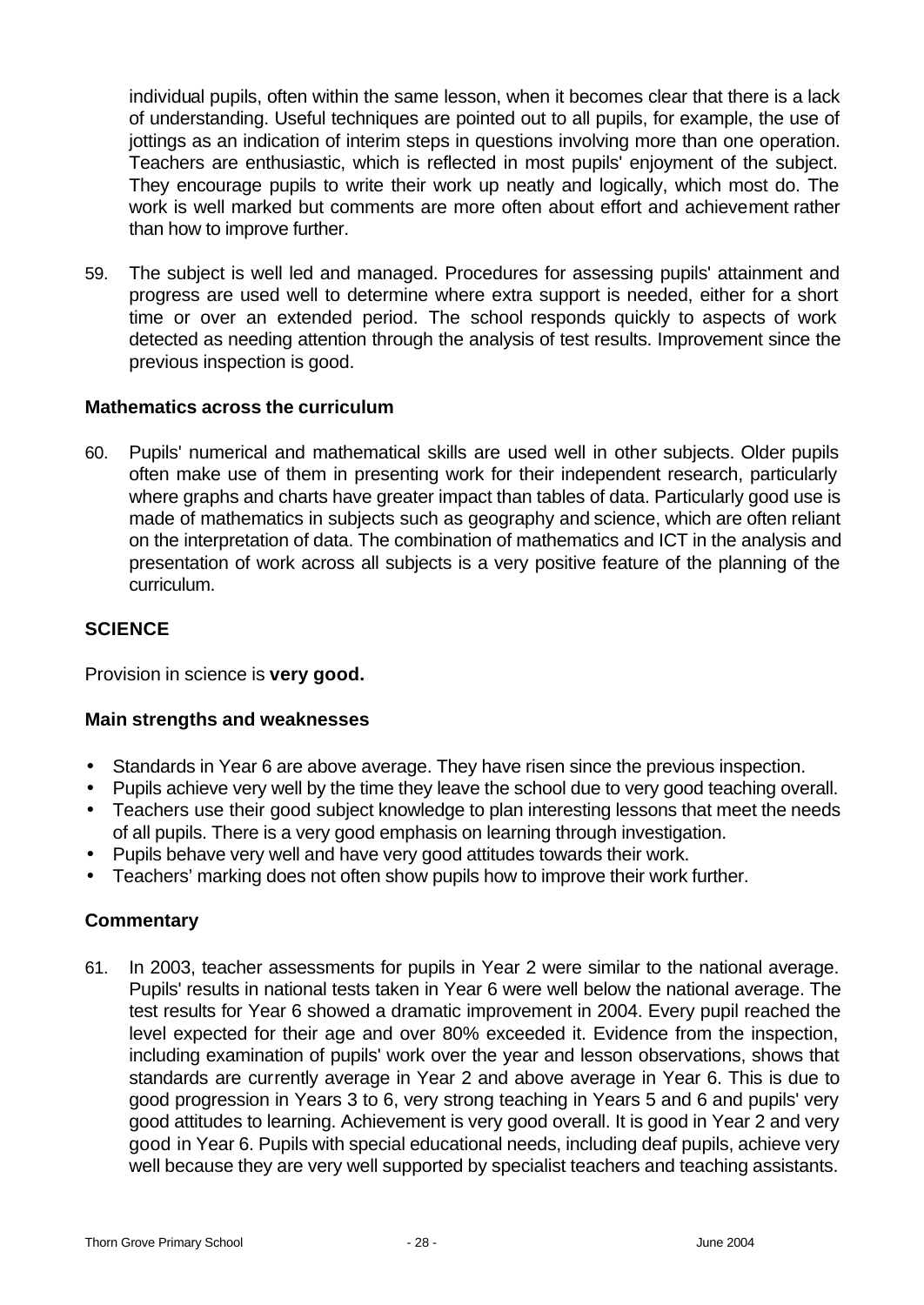- 62. Strong emphasis on learning through practical investigations gives pupils many good opportunities to use and extend their scientific knowledge. They demonstrate secure knowledge and understanding of scientific ideas. By Year 6, they employ a variety of methods to tackle problems. They use perceptive thinking skills to draw inferences, pose sensible questions, make well-reasoned predictions and set up suitable tests. Pupils' good reading and writing skills enable them to extract information and write clear reports of their results. They present results in suitable forms, such as reports, charts, lists and illustrations. Good use is made of ICT to measure and analyse variable quantities, such as temperature and pulse rate, and to process reports and data.
- 63. Pupils behave very well and show very good attitudes to science because they enjoy their lessons.
- 64. Teaching and learning are very good overall. Some excellent teaching was observed in Year 6, leading to improved standards in the most recent statutory tests. Teachers use their good knowledge of the subject to plan a varied range of meaningful activities that capture pupils' interest. They ensure pupils use correct scientific vocabulary; older pupils confidently referred to *'particles', 'substances', 'liquid'* and *'toxic'* during an investigation on pollution. Good quality books, displays and resources, including the school grounds, are used well. Pupils' work is marked regularly, but does not often show pupils how they can improve or develop their work further. Thorough assessments of pupils' knowledge and understanding are made at the end of each topic. This information is used well. For example, it identified the need for the current focus on investigative activities.
- 65. Leadership and management are good. They lead to teachers' good working knowledge of the science curriculum and colleagues' support for one another. The provision for pupils with special educational needs is very good. Science makes a good contribution to all pupils' spiritual, social and moral development because they are excited by their discoveries, are aware of the importance of treating creatures and the environment with care and respect, and co-operate well together. Improvement since the previous inspection is good. All the issues raised have been fully resolved.

### **INFORMATION AND COMMUNICATION TECHNOLOGY**

Provision in information and communication technology (ICT) is **good.**

### **Main strengths and weaknesses**

- Pupils achieve very well overall, but particularly in Years 3 to 6.
- Teaching is very good. It stimulates pupils to want to learn.
- Pupils do not cover all the strands of the ICT curriculum relevant to their age in Years 1 and 2.
- Leadership and management of the subject are good. They make a significant contribution to the rising standards in the subject.
- Teachers and teaching assistants make good use of technology to support deaf pupils.

### **Commentary**

66. Overall, pupils achieve very well. They achieve satisfactorily in Years 1 and 2, where standards are average, and then make rapid progress in Years 3 to 6. Standards are above average in Year 6. The standard of work rises progressively in the junior classes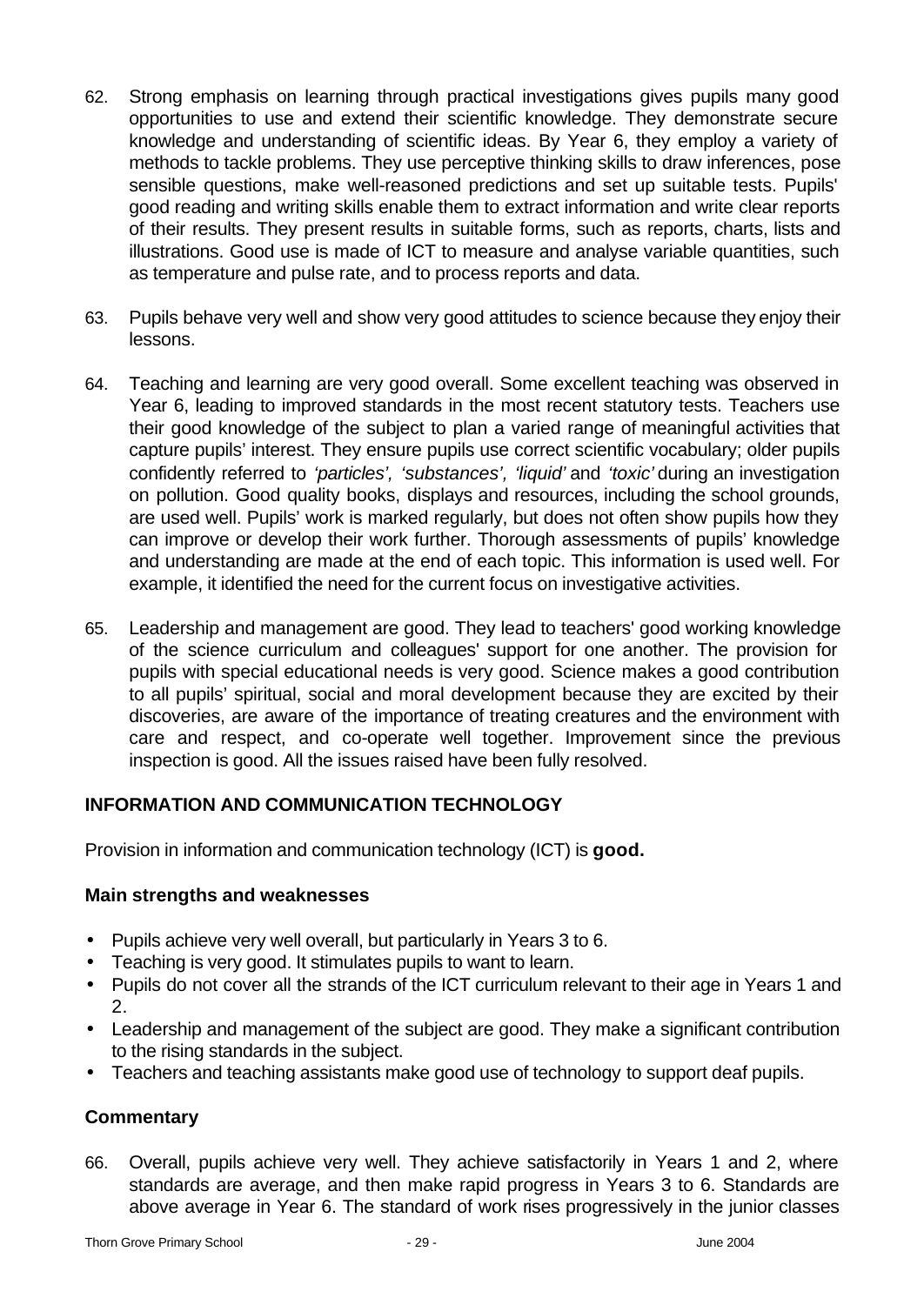because of the very good teaching and the good resources in classrooms and the computer suite. The computers in the infant classrooms are not as up-to-date and the computer suite is some distance from them. Consequently, the main focus of the work in Years 1 and 2 is on basic skills and word-processing. Pupils use these well and catch up on other parts of the programme of study in Year 3. In Years 3 to 6, lessons are lively and relevant to work across the curriculum. In fact, a number of skills are taught in the context of other subjects. This arrangement works well because pupils can see the purpose of the work and they are adventurous in seeking to take it further. An excellent example was the individual websites created independently by pupils in Year 6 on the evacuation in World War 2, The quality and content were such that the sites could easily be used to engage the interest and attention of children and adults of all ages. Discussion with groups of pupils from all the junior classes revealed a very good understanding of the potential of technology and the ability to use it for a given purpose. Pupils work collaboratively, sharing ideas and helping each other to present work in a format that is visually appealing and useful. They are not afraid to experiment with different programs to tease out information. By the time they leave the school most pupils have a sound grounding in the use of ICT to provide and manipulate information and data, and to control things.

- 67. Pupils with special educational needs, of all kinds, benefit enormously from using computers because they gain the confidence to work independently. Communicating through technology is often easier for them than through other channels. They achieve very well. The school as a whole benefits from the sound system that has been installed in all classrooms and the hall. It improves the acoustics, and hence the listening skills, of all pupils.
- 68. Many pupils' operational skills in parts of the ICT curriculum are advanced for their age. Displays of work about the school are eye-catching and informative. They generate interest and inspire pupils to aim for high standards. The range of work is indicative of an understanding of what motivates pupils to want to learn.
- 69. The overall quality of teaching and learning is very good. Teachers are gaining in expertise and their enthusiasm is infectious. It results in pupils realising that the computer is only as good as the user's ability to make it perform the operations required. In Years 3 to 6 in particular, teachers present pupils with challenging demands. This sometimes includes prior theoretical work, often time-consuming, which later contrasts with faster results obtained through computer programs. A typical example was Year 4's work in science on the classification of plants and insects. Lessons have good pace and clear aims. Teachers make good use of pupils' self-assessment at the end of the lesson to restructure subsequent lesson plans if necessary. Promotion of pupils' literacy skills is an integral part of the planning. Good strategies in the teaching of ICT, which work for all pupils, build on allowing pupils to experiment for themselves and to learn from their own mistakes. This works well because well-informed teaching assistants work alongside the teachers so pupils do not have to wait long for help. Pupils become more independent as their confidence grows - to the extent that some older pupils now submit homework via electronic mail.
- 70. The subject is well led and managed. There has been a significant improvement in provision, both in the quality of resources and in the structure of the curriculum, since the previous inspection. There is still not enough software as staff would like in some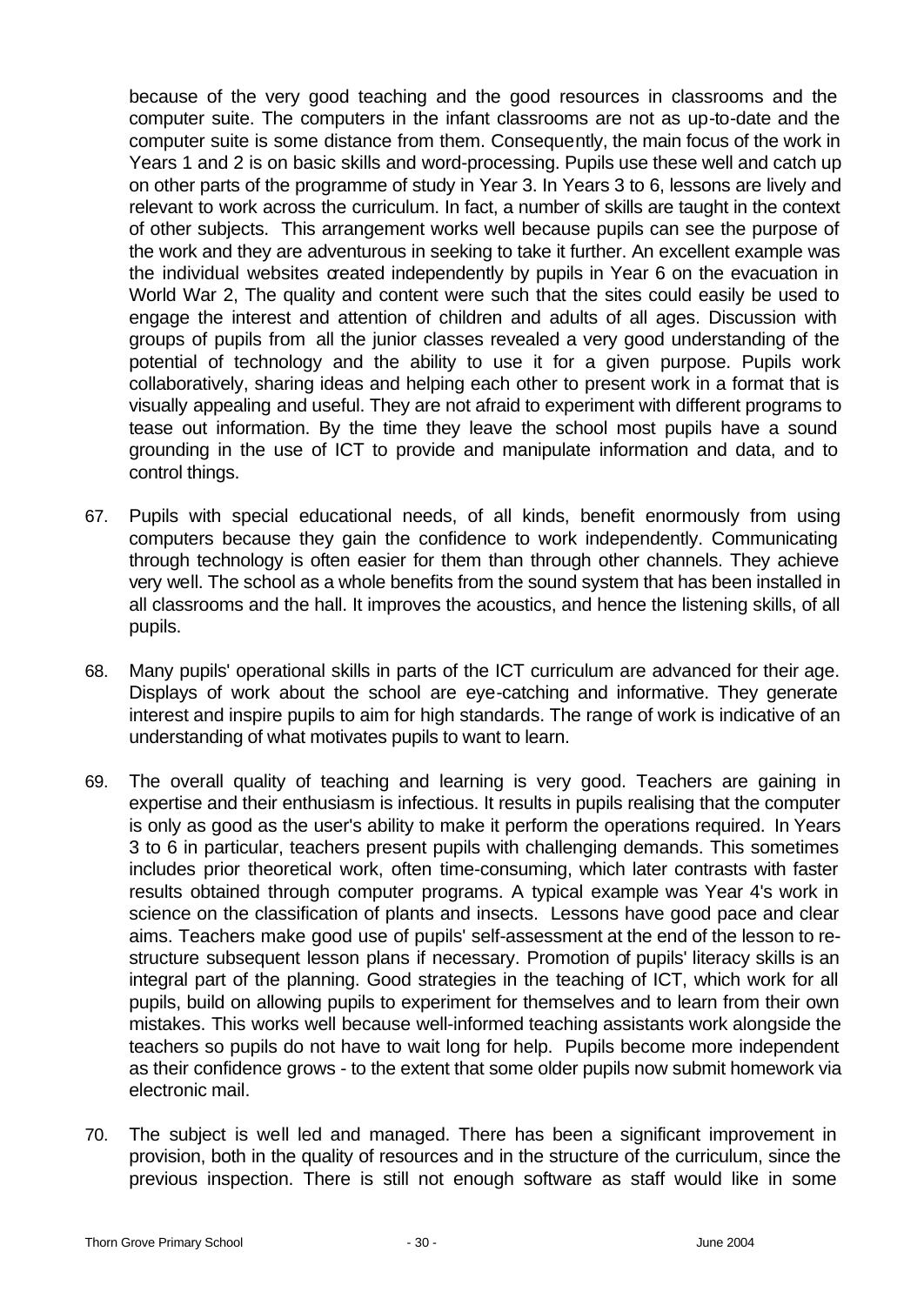subjects, particularly for pupils in the infant classes. This is partly the reason for the slower, although satisfactory, progress in Years 1 and 2.

### **Information and communication technology across the curriculum**

71. The school has focused on integrating ICT into the planning in all subjects. This has been very successful and pupils now view ICT as just another tool to assist their learning. Older pupils are discriminating in its use, for example, they discuss and compare the circumstances when it might be more appropriate to use a non-fiction book for information rather than the Internet. As an off-shoot to this, pupils pointed out the pleasure they gained from using books. They consider ICT to be complementary to, but not a replacement for, books. Good examples of the use of ICT for word-processing, research, control and measurement, data handling and presentations were seen in English, mathematics, science, art, history and geography.

### **HUMANITIES**

Very little geography was being taught during the inspection but an excellent English lesson was seen that centred on an ongoing project about rivers of the world. In this lesson the pupils showed a very good working knowledge of the use of ICT to aid them in their very sophisticated presentations. They were enthusiastic and knowledgeable about the aspect of the river that they had chosen to base their presentation on and were totally engrossed in their work. There were excellent relationships all round, the lesson was fully inclusive with ethnic minority pupils and pupils with special educational needs working together and taking a full part in their group's project. Work on display throughout school is of a high standard and supports the planned curriculum for this term. An example of this is the attention given to local environmental issues, which resulted in letters to the local Member of Parliament; as a consequence, she visited the school and pupils were able to present their concerns.

### **History**

Provision in history is **good.**

### **Main strengths and weaknesses**

- The quality of teaching is good and promotes good achievement.
- There are very good links with other subjects.
- Pupils enjoy the subject.

- 72. Although only two lessons of history were seen during the inspection, the evidence from these, together with the work on display and in the pupils' books, indicates that standards are above average across the school. This represents good achievement and the maintenance of standards seen at the time of the previous inspection.
- 73. In the two lessons observed, teaching was very good, and, as a result, pupils' imagination was stimulated. The teachers used good resources and because of this, younger pupils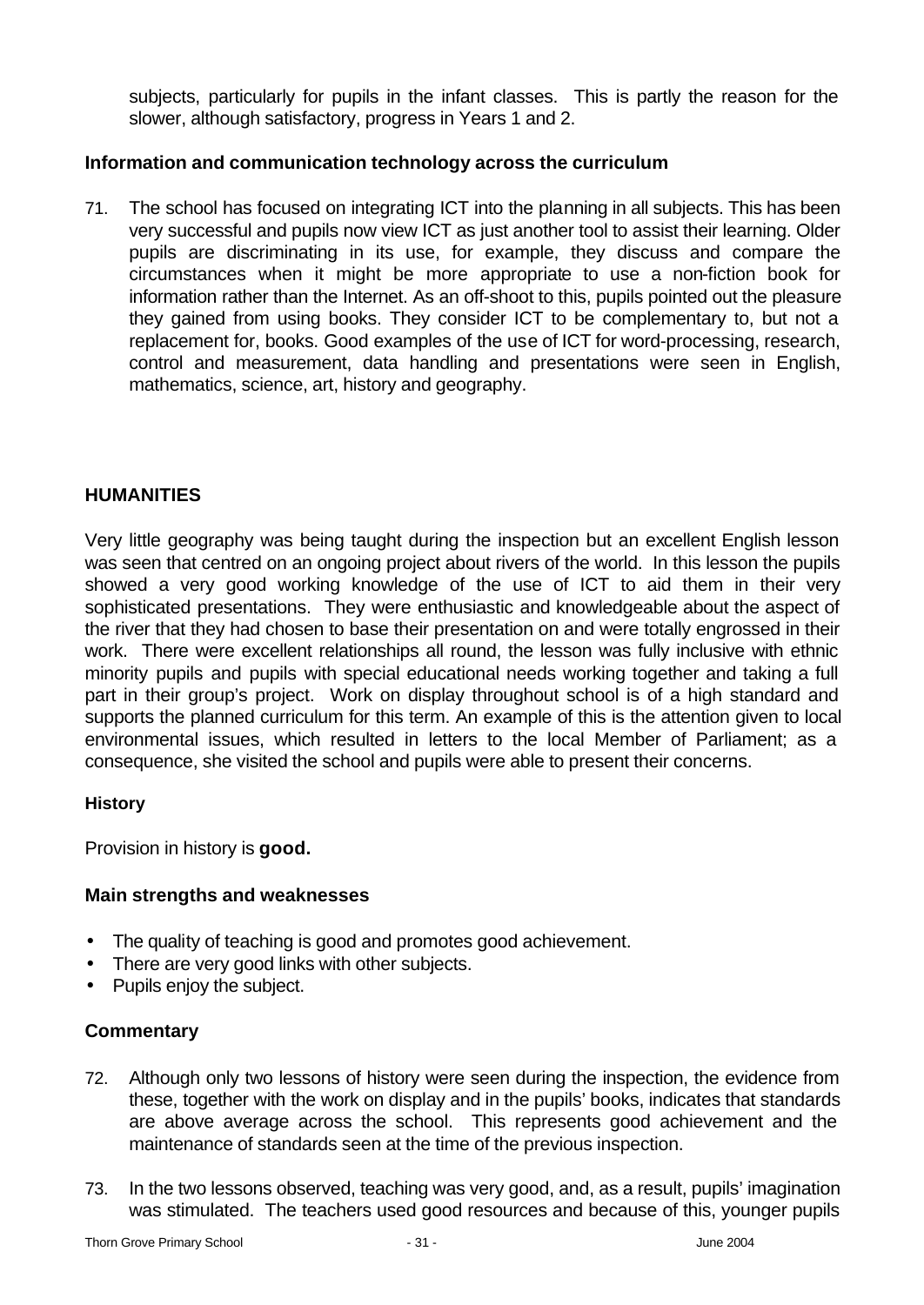were aware of the differences in fashion, custom and practice since 1900. In the lesson for older pupils, an exceptional presentation by a visiting specialist totally engrossed staff and pupils in the consideration of life in Ancient Egypt. Excellent support from the class teacher enabled the deaf pupils in the class to fully understand the information being shared. The planning for this lesson is typical of that that underpins many of history and geography lessons. These subjects are used as a catalyst for the development of other subjects. For example, pupils are following up the lesson on Egypt with individual presentations that will engage the use of literacy and ICT skills and provide opportunities for assessment.

74. Leadership and management of both history and geography are good. Teachers plan interesting lessons that build well on children's enthusiasm and interest. Both subjects make a good contribution to the pupils' spiritual, moral, social and cultural development. Assessment is usually through observation, discussion with pupils, role-play and written work. It is used well when planning follow-on work.

### **Religious education**

Provision in religious education is **good**.

#### **Main strengths and weaknesses**

- Standards are above average in Year 6; teaching and pupils' achievement are good overall.
- Good attitudes and behaviour aid learning, and older pupils demonstrate a mature, reflective response.
- Religious education makes a very strong contribution to pupils' spiritual, moral, social and cultural development.

- 75. Standards of work in Year 2 are in line with those expected for pupils' age in the locally agreed syllabus. By Year 6, standards are above those expected. Achievement is good overall. This represents good improvement since the previous inspection. Pupils develop a good understanding of the teaching of Christianity from Bible stories, ceremonies, festivals and the lives of significant Christians. Knowledge of how Christians practise their faith is enhanced well through links with the local church. It influences pupils' thinking when they write simple classroom rules.
- 76. Pupils also learn about the major world faiths of Islam, Hinduism and Judaism, and compare the fundamental principles basic to each. Some interesting responses were seen when pupils in Year 4 designed Hindu-style shrines to celebrate important figures. Older pupils become more reflective and use their knowledge well. They compared their own feelings with Jesus' feelings and sacrifice, and considered the sacrifices their parents make for them. Pupils show good understanding of difficult concepts in their response to issues and ideas. For example, pupils in Year 5 recalled their work on The Holy Spirit when discussing '*The person I would like to be'*. The theme was followed through to Year 6 in a study of *Pilgrim's Progress* when pupils compared Pilgrim's choices with the choices they meet in life. Their mature approach showed a very good ability to reflect, and a strong sense of the difference between right and wrong. Religious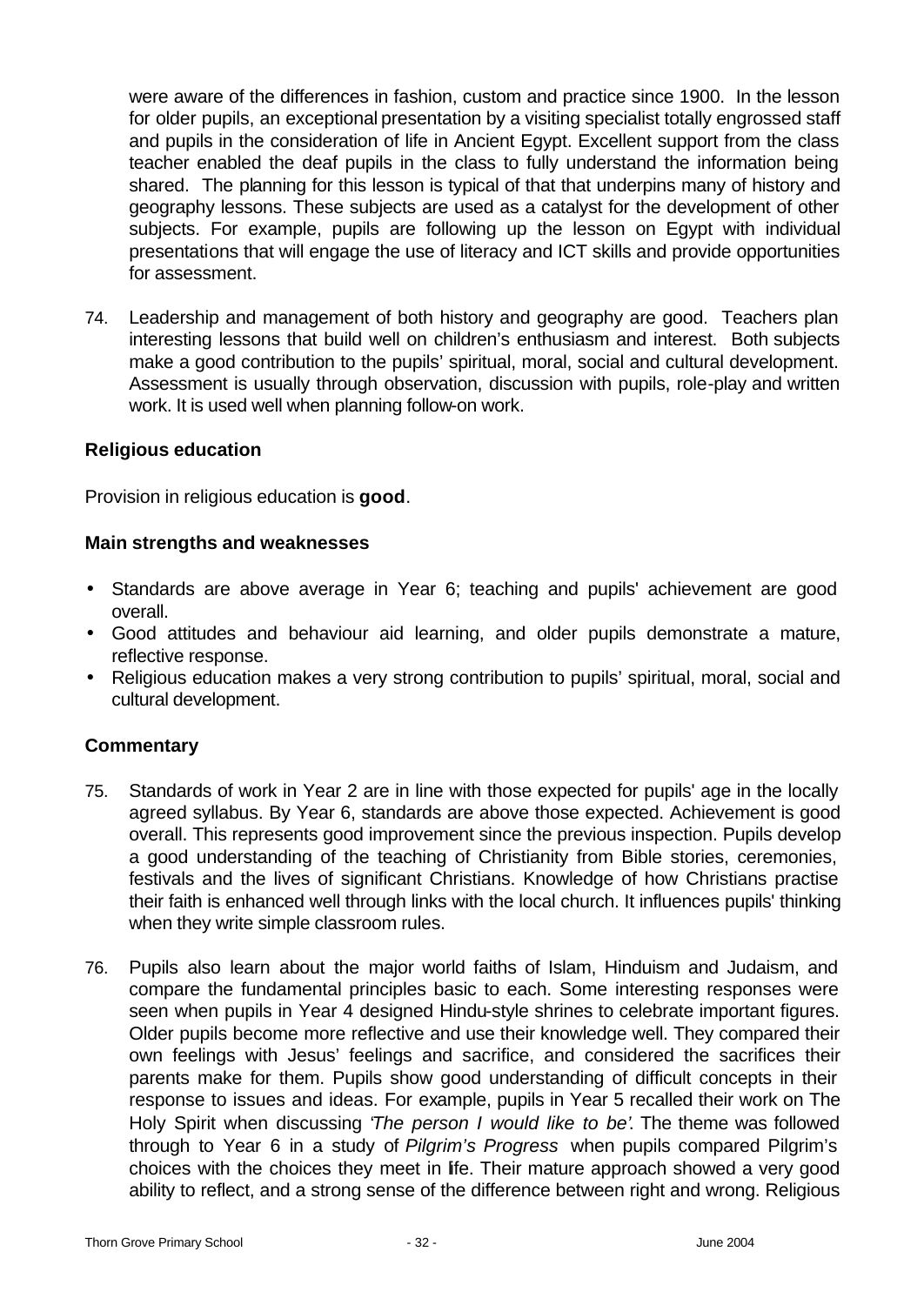education makes a very strong contribution to pupils' spiritual, moral, social and cultural development.

- 77. Overall, teaching and learning are good. Teachers' good understanding of the locally agreed syllabus provides a good basis for their planning and ensures good coverage of the curriculum for religious education. Imaginative teaching presents information in a variety of ways, interests and involves pupils, and enables them to examine some difficult ideas in a supportive atmosphere.
- 78. Leadership and management of the subject are good, providing clear guidance and support for staff to plan and develop religious education in an imaginative and reflective manner that helps pupils to achieve well.

### **CREATIVE, AESTHETIC, PRACTICAL AND PHYSICAL SUBJECTS**

It was not possible to make judgements about standards, provision and teaching in art and design, design and technology, music and physical education because only a few lessons were seen in these practically based subjects. However, other evidence from the inspection indicates that:

- these subjects form an integral part of the whole-school curriculum, providing pupils with a wide range of experiences;
- pupils with special educational needs gain enjoyment and satisfaction from practical activities;
- there is a good focus on teaching the skills that underpin these subjects.

### **Art and design**

- 79. There is a more consistent approach to planning than at the time of the previous inspection. There is a good focus on the teaching of specific skills, which are built up year-on-year. Pupils understand that preparatory work is needed before art work can be started. For example, in Year 3, pupils learned how to use viewfinders and sketchpads to draw the section of a still-life arrangement that they found most attractive. It was interesting to see how some pupils went for a simple, clear outline of shapes while others chose from the more complex part of the arrangement. Pupils are beginning to appreciate the purpose of sketchbooks as a means of experimenting with texture, line and colour. Some particularly good work was seen in Year 6 where excellent self-portraits had been produced in the style of the 20th century artist Andy Warhol. The stylistic images demonstrated good use of a digital camera, the ability to photocopy on acetate and the successful use of paint combinations. The good quality of this work is indicative of thoughtful planning and skilled teaching.
- 80. Displays of work throughout the school are of high quality. They show how teachers use art in cross-curricular work to create good visual images of events and situations. Leadership and management of art and design are good.

### **Design and technology**

81. Pupils' work in this area has improved considerably since the previous inspection when standards were below average in Years 3 to 6 and progress was unsatisfactory. The schedule of work has been redesigned so that skills are developed progressively. Pupils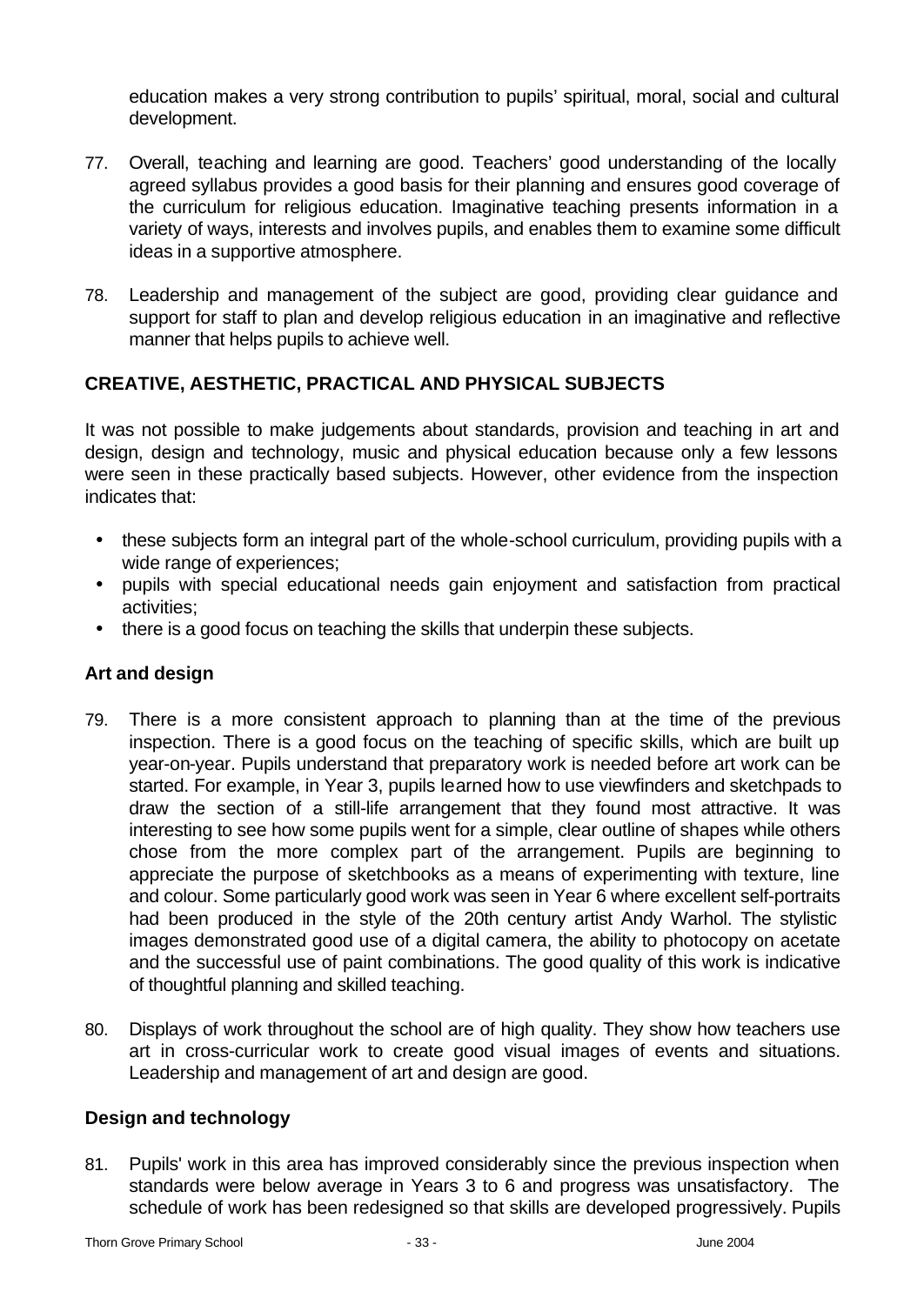understand what is involved in the design and make up of products. On completion of the work, they decide whether the product fulfils its intended purpose, and, if not, make sensible suggestions as to how it could be improved. Pupils collaborate well and share ideas and expertise, not just within their class but across age groups. For example, Years 1 and 5 worked well together earlier this year in designing toys with levers and cams. Some good work was also seen in Year 2 where pupils had made puppets and 'pop-up' books for inclusion in a lovely display of books and artefacts relating to the Beatrix Potter stories. Design and technology is making a good contribution to work in other subjects. The subject is well co-ordinated and plenty of guidance is available to help teachers make the most of the resources.

### **Music**

- 82. In the two lessons that were sampled the standards were average and the quality of teaching and learning was satisfactory. The teachers managed the pupils effectively, with a pleasant but firm approach, which ensured that the various activities were carried out in a responsible way. Initial 'warming up' exercises showed that pupils had a clear recall of previous work. Pupils enjoyed performing the action songs and they worked together successfully when matching their clapping to the rhythm of the music. Most pupils sing in tune using appropriate expression, and they can keep time to different rhythms with reasonable accuracy.
- 83. The subject makes a positive contribution to pupils' social and cultural development, although there are not yet enough opportunities for pupils to appreciate music from different cultures. Satisfactory progress has been made since the previous inspection in sustaining the provision of music throughout the school.

### **Physical education**

- 84. The standard of work in the one lesson seen was above average. Pupils in Year 6 demonstrated good gymnastic skills when working with a partner to practise and refine a series of balances. Very good attitudes, co-operation and behaviour led to good achievement and a healthy regard to safety. The very good teaching was stimulating and enthusiastic. Skills were developed well and pupils were encouraged to self-evaluate their work.
- 85. Discussion with the subject leader supports the view that standards are at least good overall. The physical education curriculum is covered thoroughly, as seen in teachers' planning. Pupils in Years 3, 4 and 5 swim at the high school. There are no non-swimmers by the end of Year 6. Resources are good. Currently, football is the only extra-curricular sports activity.

### **PERSONAL, SOCIAL AND HEALTH EDUCATION AND CITIZENSHIP**

86. The school has a very good policy and programme to provide for pupils' personal, social and health education (PSHE). The programme is very well designed to: develop pupils' confidence and sense of responsibility; prepare them to play an active role as citizens; develop a safe and healthy life-style; develop good relationships and respect for the differences between people. Drugs education and sex education are sensitively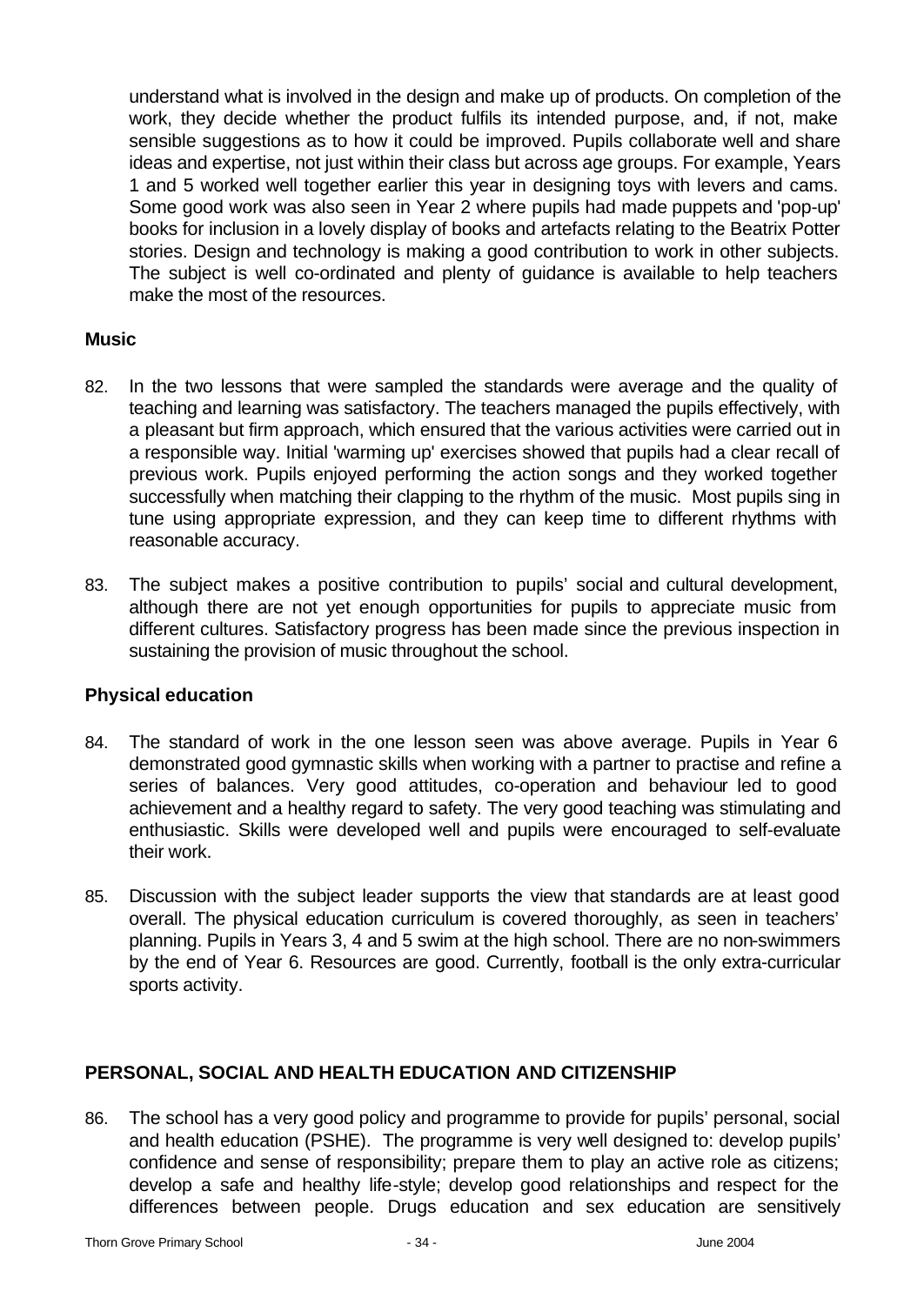introduced, with the additional help of outside agencies, and parents are able to see and discuss resources and materials. The school's work in PSHE was sampled through discussion with pupils and by observing their response in lessons and other activities to issues affecting their personal development. In every class, a special time, '*circle time'*, is allocated to enable pupils to discuss topics, incidents or concerns in a mutually supportive way. Assemblies and curriculum subjects include an extensive range of opportunities for pupils to learn about themselves and their relationships, and how to take their part in society in and beyond school.